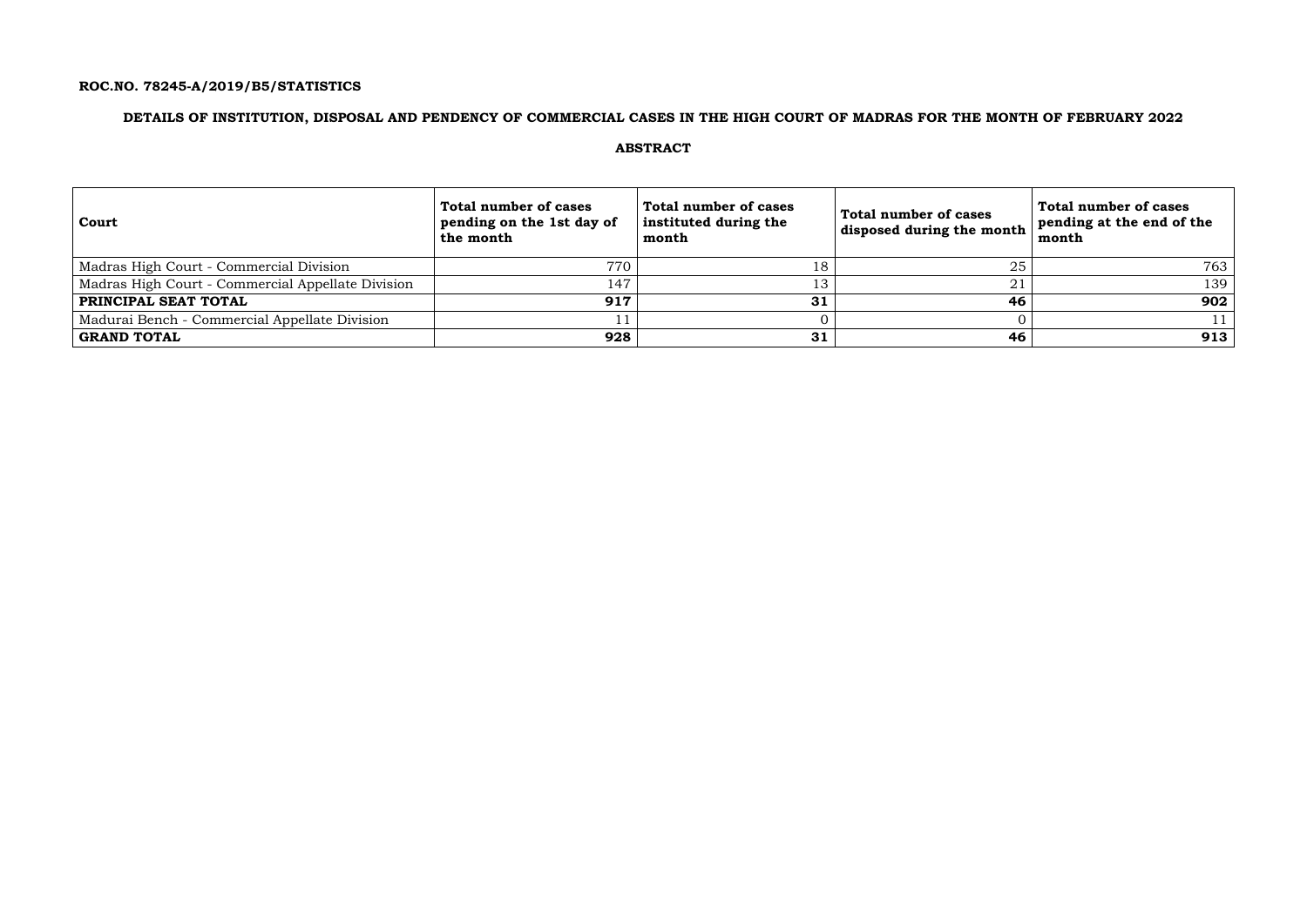### **FEBRUARY 2022 COMMERCIAL DIVISION OF MADRAS HIGH COURT**

| Form 1                                                         |                 |                    |                                               |            |                                               |                               |                         |                  |  |  |  |  |
|----------------------------------------------------------------|-----------------|--------------------|-----------------------------------------------|------------|-----------------------------------------------|-------------------------------|-------------------------|------------------|--|--|--|--|
| List of cases e-filed/e-mail during the month of FEBRUARY 2022 |                 |                    |                                               |            |                                               |                               |                         |                  |  |  |  |  |
| <b>Sr.No Court</b>                                             | <b>District</b> | <b>Case</b><br>No. | <b>Petitioner Name Vs. Respondent</b><br>Name |            | <b>Advocate Mobile</b><br>  Advocate   Number | <b>Advocate E-mail</b><br> Id | Date of<br>Registration | Date of e-filing |  |  |  |  |
| Madras High<br>Court                                           | Chennai NIL     |                    | <b>NIL</b>                                    | <b>NIL</b> | $\mathsf{NIL}$                                | NIL                           | NIL                     | NIL              |  |  |  |  |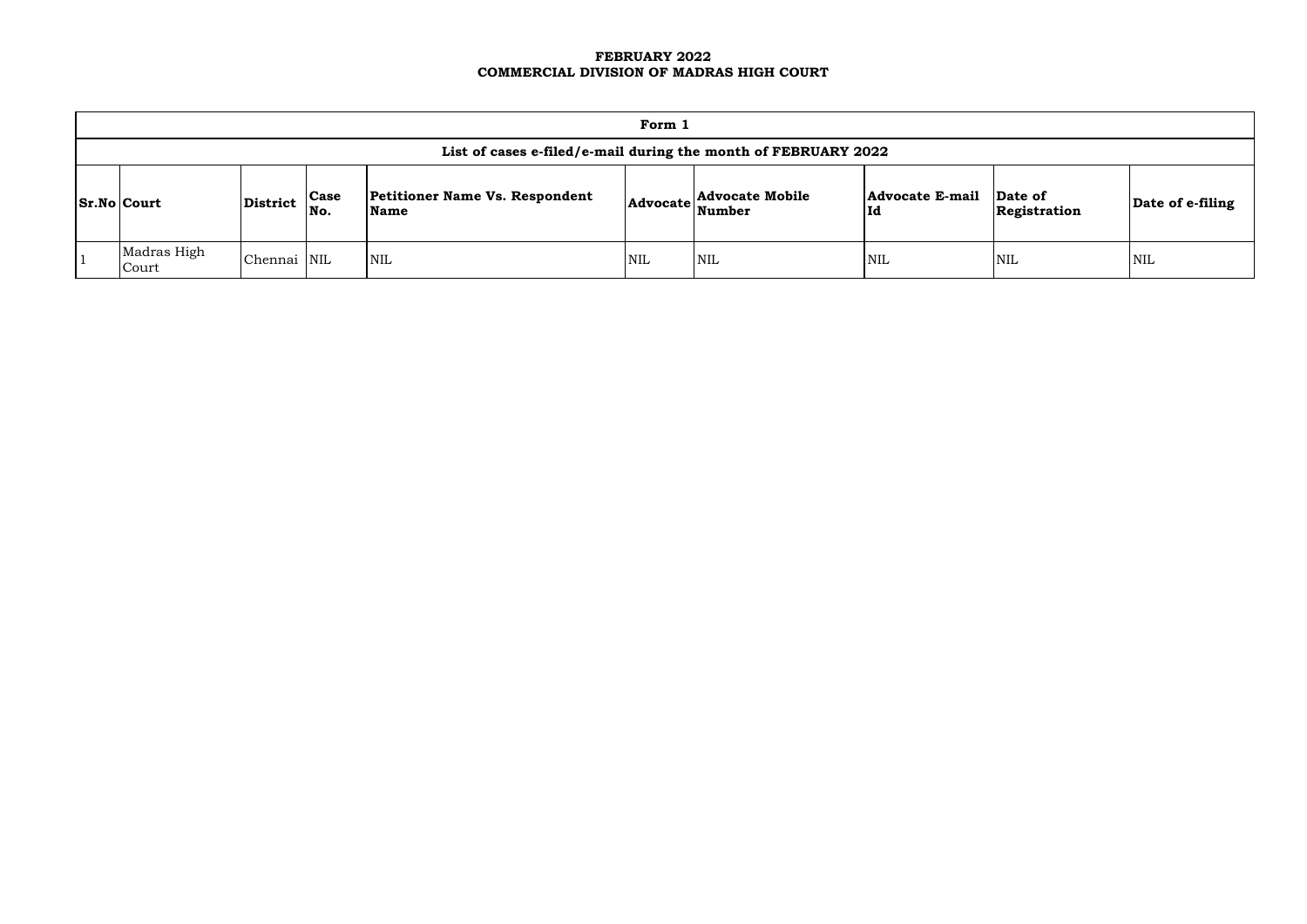|                |                      |                 |                 | Form 2                                                                                                                                                                                                                                                                                                 |                                                                                                                                                                   |                         |                                               |
|----------------|----------------------|-----------------|-----------------|--------------------------------------------------------------------------------------------------------------------------------------------------------------------------------------------------------------------------------------------------------------------------------------------------------|-------------------------------------------------------------------------------------------------------------------------------------------------------------------|-------------------------|-----------------------------------------------|
|                |                      |                 |                 | List of cases in which e-payment of Court fees was made during the month of FEBRUARY 2022                                                                                                                                                                                                              |                                                                                                                                                                   |                         |                                               |
| Sr.No          | Court                | <b>District</b> | Case No.        | <b>Petitioner Name Vs. Respondent Name</b>                                                                                                                                                                                                                                                             | <b>Advocate</b>                                                                                                                                                   | Date of<br>Registration | Date of e-<br>payment of<br><b>Court Fees</b> |
|                | Madras High<br>Court | Chennai         | CS. CD. 12/2022 | $P1 - M/S$ P.S.T. ENGINEERING<br>CONSTRUCTION REPRESENTED BY ITS<br>MANAGING PARTNER, V.S.THENNARASU<br>VS. R1 - THE CHAIRMAN, TAMIL NADU<br>URBAN HABIBAT DEVELOPMENT BOARD,<br>R-2 THE MANAGING DIRECTOR TAMIL<br>NADU URBAN HABITAT DEVELOPMENT<br>BOARD, R-3 THE SUPERINTENDING<br><b>ENGINEER</b> | $1. M/S.$ SENTHIL 2.<br><b>R.ANBUKARASU 3.</b><br><b>J.KARUPPIAH</b><br>VS. 1. A.EDWIN PRABAKAR 2.<br>S.SURIYA                                                    | 22-12-2021              | 22-12-2021                                    |
| $\overline{2}$ | Madras High<br>Court | Chennai         | CS. CD. 14/2022 | P1 - MR.M.MARIA ALBERT STANLY P-2 M/S<br>STAAN BIO-MED ENGINEERING PRIVATE<br>LIMITED, REP. BY ITS MANAGING<br>DIRECTOR MR.M.MARIA ALBERT STANLY,<br>VS. R1 - M/S DIAMOND HOSPITAL<br><b>EQUIPMENTS</b>                                                                                                | 1. G.RAMESH 2. MANI<br><b>BHARATHI 3. HANISIKA</b><br>VS. ANANDA BABU.G                                                                                           | 16-12-2021              | 16-12-2021                                    |
| 3              | Madras High<br>Court | Chennai         | CS. CD. 13/2022 | P1 - UCO BANK, REP, BY ITS POWER OF<br>ATTORNEY, BALU T.<br>VS. R1 - SRI BALAJI ENTERPRISES,                                                                                                                                                                                                           | 1. T.RAVICHANDRAN 2.<br>D. SRIRAM KUMAR 3.<br>D.ELAVARASI<br>VS. 1. M/S.M.STALIN 2.<br>K.NAVEEN KUMAR 3.<br>V.MOHANAPRIYA                                         | 07-12-2021              | 08-12-2021                                    |
| $\overline{4}$ | Madras High<br>Court | Chennai         | CS. CD. 15/2022 | P1 - N.RANGA RAO AND SONS PRIVATE<br>VS. R1 - SREE<br>LTD.<br><b>AGARBATTI INDUSTRY</b>                                                                                                                                                                                                                | 1. M/S. RAJESH<br>RAMANATHAN 2. S.SRIRAMAN<br>3. S.DIWAKAR<br>VS.                                                                                                 | 29-01-2022              | 01-02-2022                                    |
| $\overline{5}$ | Madras High<br>Court | Chennai         | CS. CD. 17/2022 | P1 - M/S RAJATHEE PROMOTORS A<br>REGISTERED PARTNERSHIP FIRM<br>REPRESENTED BY MANAGING PARTNER<br>MR.V.BABU<br>VS. R1 -<br>P.R.CHENGUTTUVAN                                                                                                                                                           | 1.M/S G.SURYA NARAYANAN<br>2. MR. V.K.SETHUKUMAR 3.<br><b>JAYASUDHA</b><br>SURYANARAYANAN<br>VS. 1. M/S.R.T.SHYAMALA 2.<br>K.RAMYA 3. G.MOHAMMED<br><b>ABDULL</b> | 10-01-2022              | 10-01-2022                                    |
| 6              | Madras High<br>Court | Chennai         | CS. CD. 18/2022 | P1 - JUNGLEE PICTURES LIMITED<br>REPRESENTED BY ITS AUTHORISED<br>SIGNATORY MS.AMRITA PANDEY.<br>VS. R1 - BHARAT SANCHAR NIGAM<br>LIMITED, R-2 MAHANAGAR TELEPHONE<br>NIGAM LTD., and 40 OTHERS                                                                                                        | 1. $M/S$ PK LAW FIRM 2.<br>T.PANDIYAN 3. N.RAJENDRA<br>KUMAR<br>VS.                                                                                               | 01-02-2022              | 02-02-2022                                    |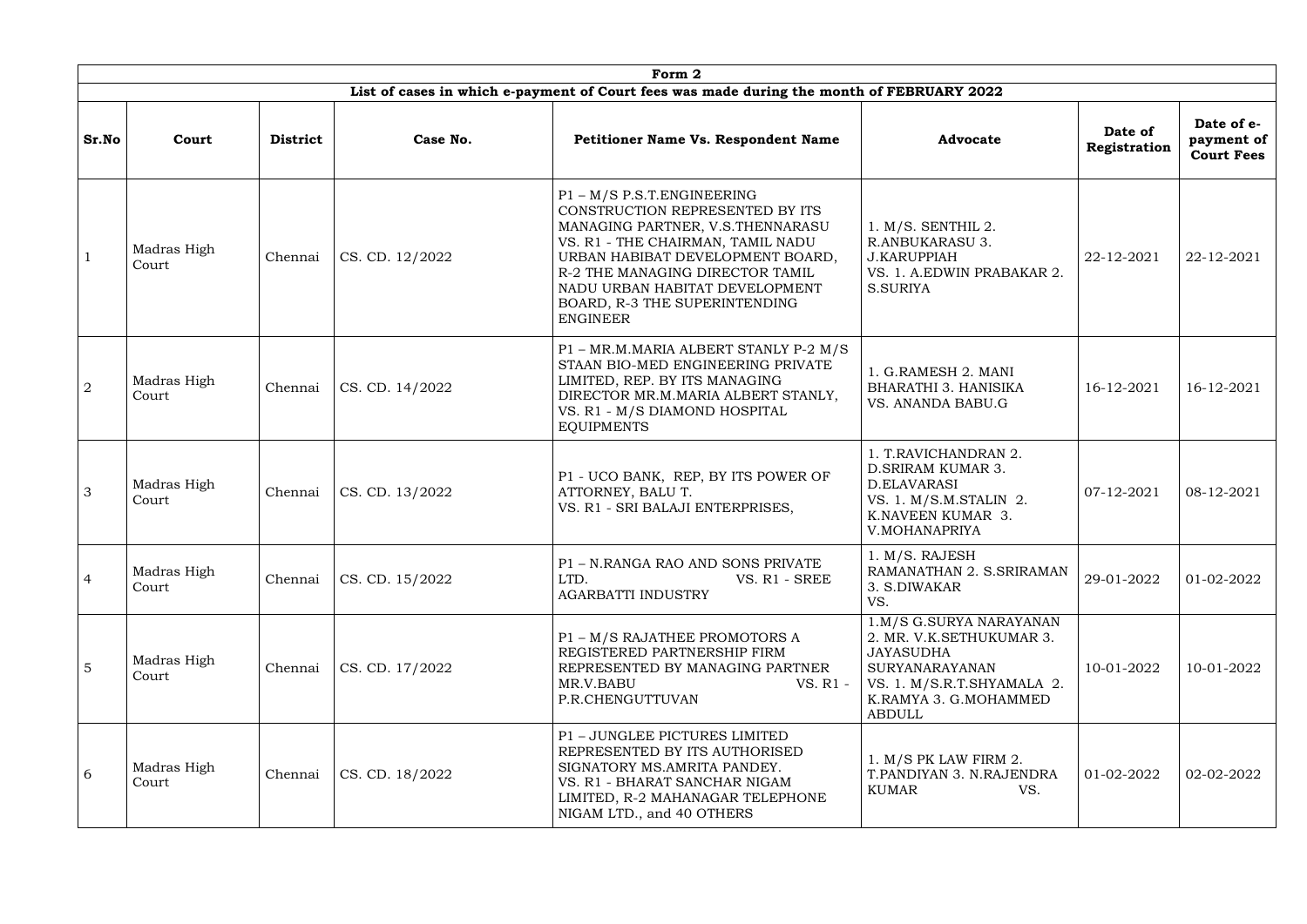|                |                      |                 |                         | Form 2                                                                                                                                                                                                                                                                                                                    |                                                                                                                                     |                         |                                               |
|----------------|----------------------|-----------------|-------------------------|---------------------------------------------------------------------------------------------------------------------------------------------------------------------------------------------------------------------------------------------------------------------------------------------------------------------------|-------------------------------------------------------------------------------------------------------------------------------------|-------------------------|-----------------------------------------------|
|                |                      |                 |                         | List of cases in which e-payment of Court fees was made during the month of FEBRUARY 2022                                                                                                                                                                                                                                 |                                                                                                                                     |                         |                                               |
| Sr.No          | Court                | <b>District</b> | Case No.                | Petitioner Name Vs. Respondent Name                                                                                                                                                                                                                                                                                       | <b>Advocate</b>                                                                                                                     | Date of<br>Registration | Date of e-<br>payment of<br><b>Court Fees</b> |
| $\overline{7}$ | Madras High<br>Court | Chennai         | CS.CD. 22/2022          | P1 - M/S PROKELAN TECHNOLOGIES P<br>LTD., REPRESENTED BY MR. VISHWADEEP<br>KUILA,<br>VS. $R1 - M/S$<br>GODREJ CONSUMER PRODUCTS LTD.,                                                                                                                                                                                     | K.HARISHANKAR<br>VS.                                                                                                                | 01-02-2022              | 01-02-2022                                    |
| 8              | Madras High<br>Court | Chennai         | CS. CD. 23/2022         | P1 - VERANDA RACE LEARNING<br>SOLUTIONS PRIVATE LIMITED, REP. BY ITS<br>DIRECTOR, MR.R.RANGARAJAN,<br>VS. R1 - M/S TRICHY RACE ACADEMY<br>REPRESENTED BY ITS PARTNER<br>MR.SATISH KUMAR, R-2 MR.SATHISH<br><b>KUMAR</b>                                                                                                   | 1. K.HARISHANKAR 2.<br>SRINATH SRIDEVAN 3.<br>T.K.BHASKAR<br>VS. 1. M/S.A.K.RAJARAMAN<br>2. KARTHIKEYAN. N 3. S.RAJA<br><b>GURU</b> | 01-02-2022              | 01-02-2022                                    |
| 9              | Madras High<br>Court | Chennai         | CS. CD. 24/2022         | P1 TIL HEALTHCARE PRIVATE LTD.,<br>REPRESENTED BY ITS AUTHORISED<br>REPRESENTATIVE MRS. SHABEENA<br><b>THASEEN</b><br>VS. R1 -<br>BIO CONIC REMEDIES PARTNERSHIP FIRM,<br>REPRESENTED BY MR.SHRIPAL JAIN and 2<br><b>OTHERS</b>                                                                                           | $1. M/S$ KRIA LAW 2.<br>MS.AKSHAYA P.SACHIN 3.<br><b>APARNA S.PAI</b><br>VS.                                                        | 04-01-2022              | 04-01-2022                                    |
| 10             | Madras High<br>Court | Chennai         | $\vert$ CS. CD. 27/2022 | P1 - GEOSCOPE EXIM PRIVATE LIMITED,<br>REP BY ITS SENIOR<br>MANAGER/AURHORISED SIGNTORY<br>MR.P.PRAKASH.<br>- SNJ DISTILLERS PRIVATE LIMITED R-2<br>M/S SREE BALAJI TRADERS<br>REPRESENTED BY ITS PARTNER<br>MS.G.SHANTHI                                                                                                 | 1. M/S ARUN C MOHAN 2.<br>VS. R1 VASUNDHARA ARUN 3.<br><b>BRINDA MOHAN</b><br>VS.                                                   | 09-02-2022              | 18-02-2022                                    |
| 11             | Madras High<br>Court | Chennai         | CS. CD. 25/2022         | P1 - THE HEALTHCARE PRIVATE LIMITED,<br>REPRESENTED BY ITS AUTHORISED<br>REPRESENTATIVE, MRS.SHABEENA<br>THAHSEEN,<br>VS. R1 -<br>M/S ANTOP PHARMA INDIA LIMITED,<br>REPRESENTED BY ITS DIRECTOR, R-2 M/S<br>ASTAMED HEALTHCARE (INDIA) PRIVATE<br>LIMITED REPRESENTED BY ITS DIRECTOR,<br>MR.NAYANKUMAR NATWARLALTHAKKAR | M/S. M.S.BHARATH<br>VS.                                                                                                             | 06-01-2022              | 06-01-2022                                    |
| 12             | Madras High<br>Court | Chennai         | CS. CD. 29/2022         | P1 - ZEE ENTERTAINMENT ENTERPRISES<br>LIMITIED REPRESENTED BY ITS<br>POA, MR. AKSHAY MAHADIK.<br>VS. R1 - BHARAT SANCHAR NIGAM LIMITED<br>R-2 MAHANAGAR TELEPHONE NIGAM LTD.<br>and 39 OTHERS                                                                                                                             | $1. M/S$ PK LAW FIRM 2.<br>T.PANDIYAN 3. N.RAJENDRA<br><b>KUMAR</b><br>VS.                                                          | 14-02-2022              | 14-02-2022                                    |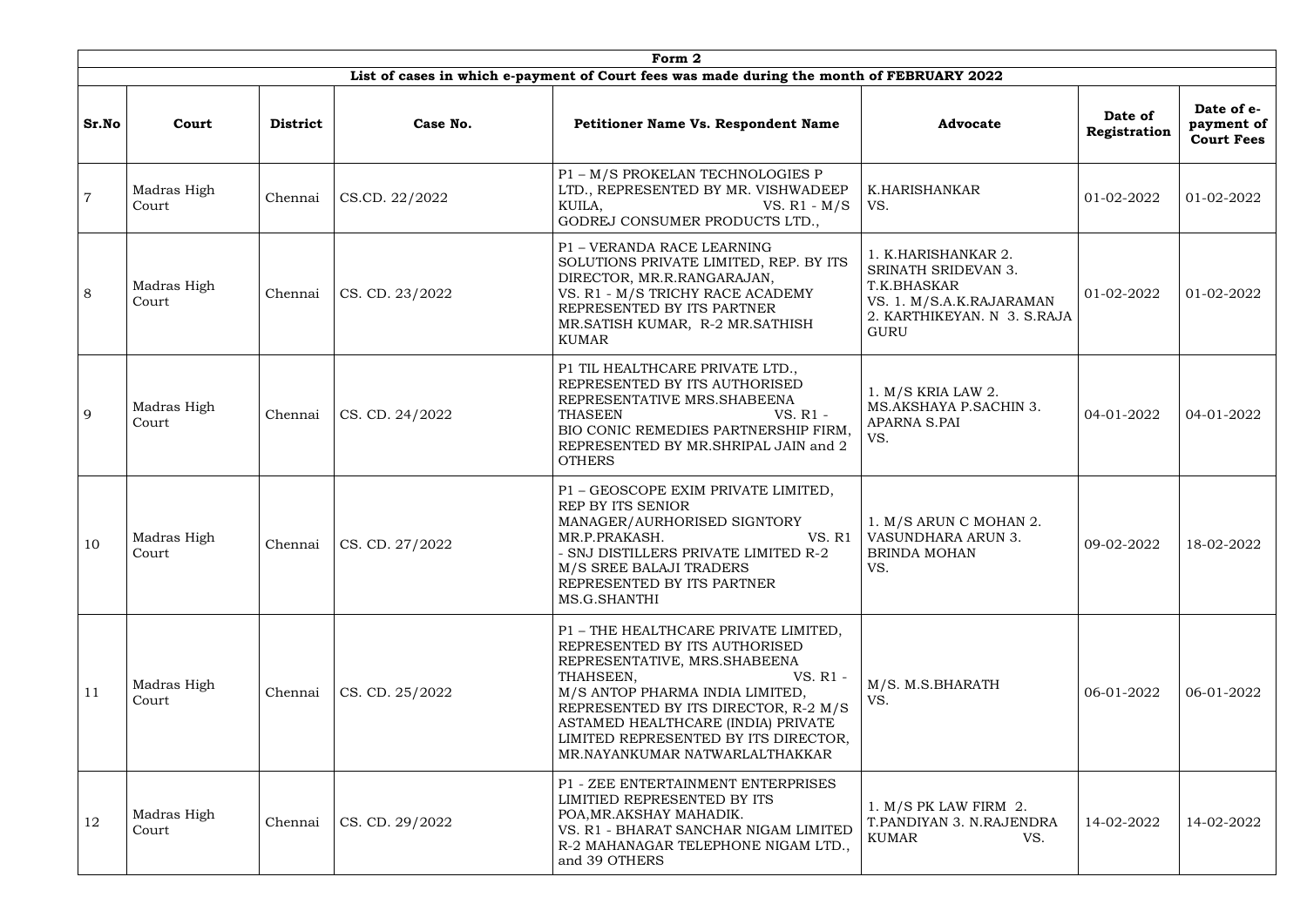|            |                                                                                           |                 |                         | Form 2                                                                                                                                    |                                                                   |                         |                                               |  |  |  |  |  |
|------------|-------------------------------------------------------------------------------------------|-----------------|-------------------------|-------------------------------------------------------------------------------------------------------------------------------------------|-------------------------------------------------------------------|-------------------------|-----------------------------------------------|--|--|--|--|--|
|            | List of cases in which e-payment of Court fees was made during the month of FEBRUARY 2022 |                 |                         |                                                                                                                                           |                                                                   |                         |                                               |  |  |  |  |  |
| Sr.No      | Court                                                                                     | <b>District</b> | Case No.                | <b>Petitioner Name Vs. Respondent Name</b>                                                                                                | <b>Advocate</b>                                                   | Date of<br>Registration | Date of e-<br>payment of<br><b>Court Fees</b> |  |  |  |  |  |
| $\vert$ 13 | Madras High<br>Court                                                                      | Chennai         | CS. CD. 30/2022         | P1 - M/S R.K.GANAPATHI CHETTIAR, REP.<br>BY ITS PARTNER A.SANKARANARAYANAN,<br>VS. R1 - KOTHAI DAIRY FARM R-2 SRI<br>SIVASAKTHI OIL STORE | M/S. RAMESH GANAPATHY<br>VS.                                      | 02-02-2022              | 02-02-2022                                    |  |  |  |  |  |
| $\vert$ 14 | Madras High<br>Court                                                                      | Chennai         | $\vert$ CS. CD. 31/2022 | P1 - PEN INDIA LTD.,<br>VS. R1 - BHARAT SANCHAR NIGAM<br>LIMITED, HARISH CHANDRA R-2<br>MAHANAGAR TELEPHONE NIGAM LTD., and<br>40 OTHERS  | 1. M/S.PK LAW FIRM 2.<br>T.PANDIYAN 3. N.RAJENDRA<br>KUMAR<br>VS. | 21-02-2022              | 21-02-2022                                    |  |  |  |  |  |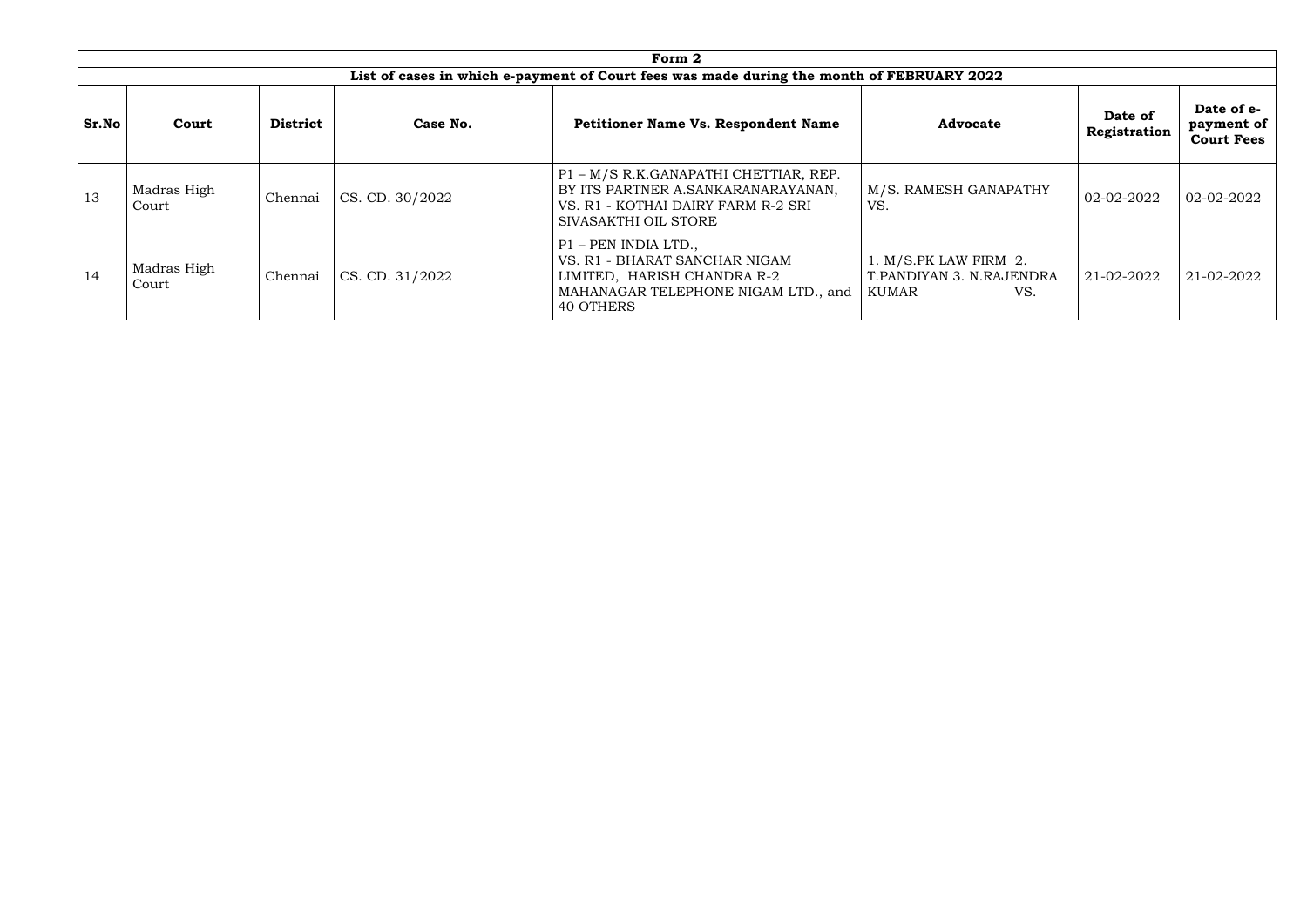|                    |                                                                                                        |          |          | Form 3                                          |     |                               |            |  |  |
|--------------------|--------------------------------------------------------------------------------------------------------|----------|----------|-------------------------------------------------|-----|-------------------------------|------------|--|--|
|                    | List of cases in which Electronic Service of Process has taken place during the month of FEBRUARY 2022 |          |          |                                                 |     |                               |            |  |  |
| <b>Sr.No Court</b> |                                                                                                        | District | Case No. | <b>Petitioner Name Vs. Respondent</b>  <br>Name |     | Advocate Date of Registration | Date of El |  |  |
|                    | Madras High Court                                                                                      | Chennai  | NIL      | <b>NIL</b>                                      | NIL | <b>NIL</b>                    | <b>NIL</b> |  |  |

### **Name Advocate Date of Registration Date of Electronic Service of Process**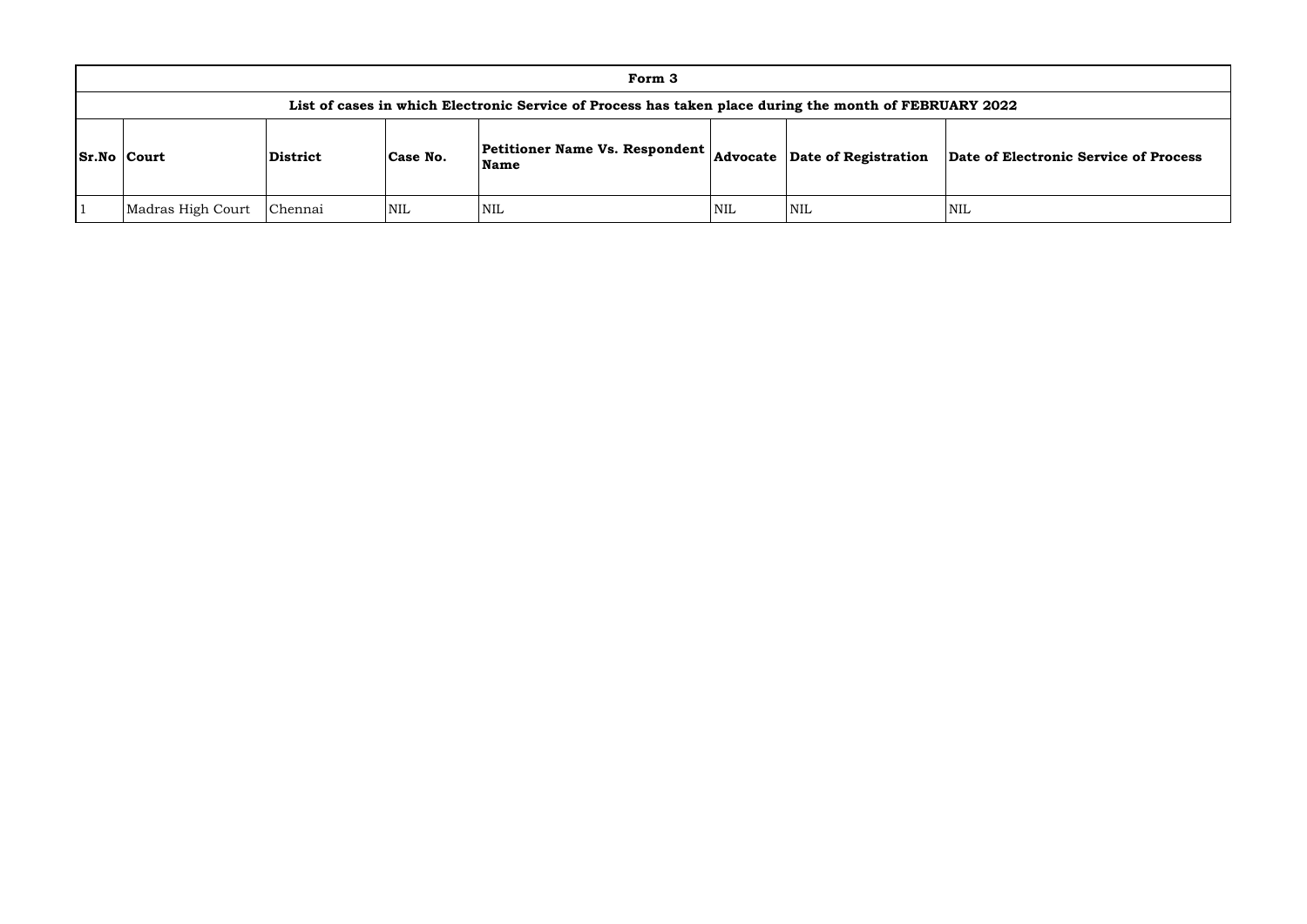|              |                   |                 |                   |            | Form 4                               |                                                                                 |
|--------------|-------------------|-----------------|-------------------|------------|--------------------------------------|---------------------------------------------------------------------------------|
|              |                   |                 |                   |            |                                      | List of total no. of cases randomly allocated during the month of FEBRUARY 2022 |
| <b>Sr.No</b> | <b>Court</b>      | <b>District</b> | <b>Court Name</b> | Court No.  | <b>Case Type</b>                     | Case Count (No. of cases randomly allocated)                                    |
|              | Madras High Court | Chennai         | Commercial        | <b>NIL</b> | Civil Suit<br>(Commercial)<br>Cases) | 324                                                                             |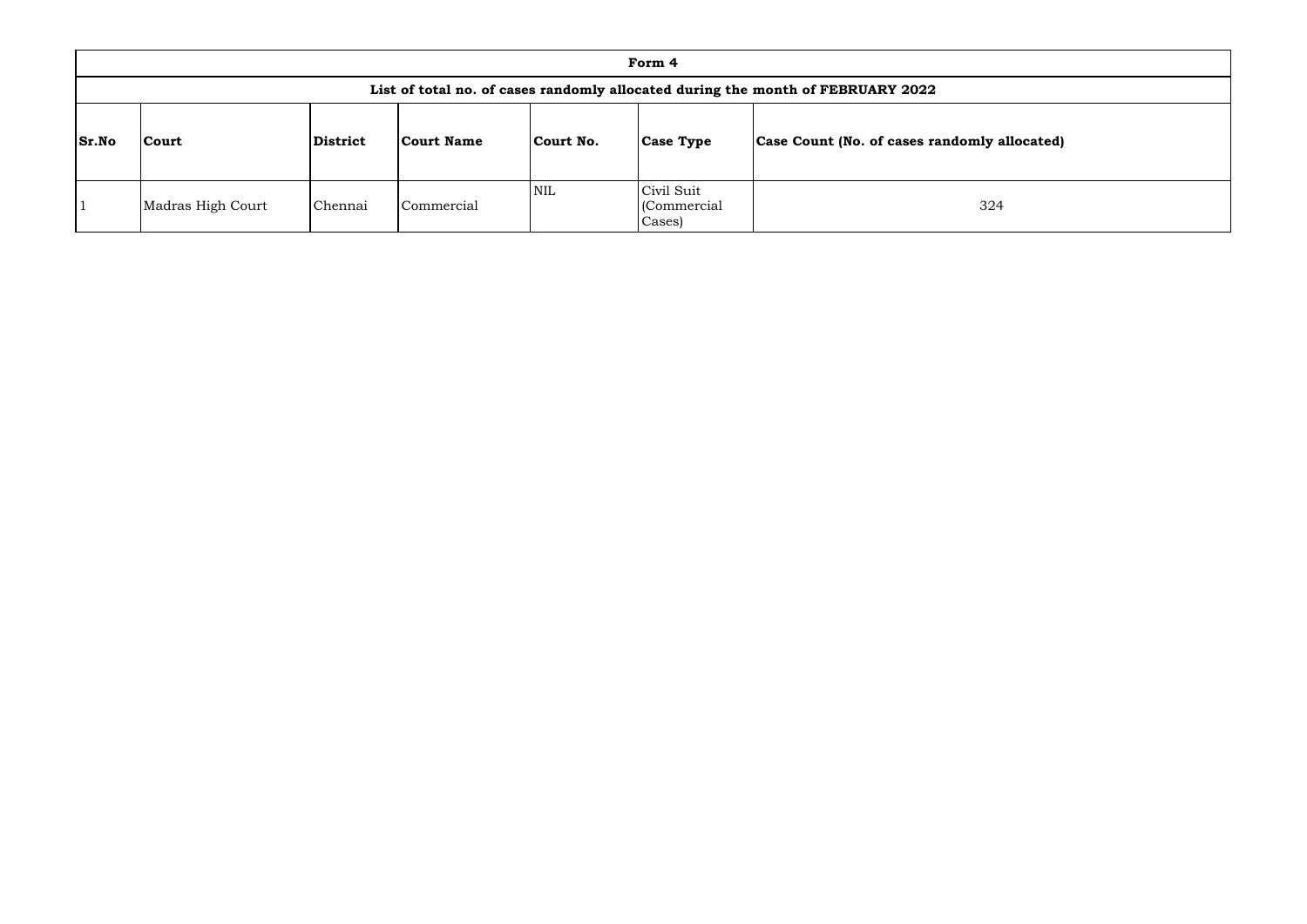|                |                          |                 |              | Form 5                                                                                                                                                                                                 |                                                                                                                                               |                         |                                                     |
|----------------|--------------------------|-----------------|--------------|--------------------------------------------------------------------------------------------------------------------------------------------------------------------------------------------------------|-----------------------------------------------------------------------------------------------------------------------------------------------|-------------------------|-----------------------------------------------------|
|                |                          |                 |              | List of cases in which Case Management Hearing was held during the month of FEBRUARY 2022                                                                                                              |                                                                                                                                               |                         |                                                     |
| Sr.No          | Court                    | <b>District</b> | Case No.     | <b>Petitioner Name Vs. Respondent Name</b>                                                                                                                                                             | <b>Advocate</b>                                                                                                                               | Date of<br>Registration | Date of Case<br><b>Management</b><br><b>Hearing</b> |
|                | <b>Madras High Court</b> | Chennai         | CS. 953/2003 | P1 - M/S ALTEN LAMMERTZ NEEDLES LTD.,<br>REP.BY ITS M.D., MR S.GANESH<br>VS. R1 - M/S MEINNALF GMBH REP.BY M.D.,<br>MR K.P.PAVEL R-2 M/S RHEIN<br>MASCHIENDADAL GMBH and 7 OTHERS                      | 1. M/S C.PARASAN<br>VENKATESH 2. JAYANTHI<br>VENKATESH, 3.<br>C.SARAVANA<br>VS. 1. M/S.<br>C.D.MULHERKAR 2.<br>K.P.INDIRA                     | 25-11-2003              | 09-02-2022                                          |
| $\overline{2}$ | Madras High Court        | Chennai         | CS. 302/2014 | P1 - SANGEETHA CATERERS &<br>CONSULTANTS, A PARTNERSHIP FIRM, REP.<br>BY ITS PARTNER P.RAJAGOPAL, P-2<br>P.RAJAGOPAL TRADING AS M/S.SANGEETHA<br>VEG. RESTAURANT,<br>VS. R1 - NEW SANGEETHA RESTAURANT | 1. M/S.L.RAJASEKAR 2.<br>L.G.SAHADEVAN 3. SUNITA<br><b>KUMARI</b><br>VS. 1. M/S.L.MAITHILI<br>ASSOCIATES 2.<br>M/S.M.DINESH 3.<br>M.NATARAJAN | 28-04-2014              | 10-02-2022                                          |
| 3              | Madras High Court        | Chennai         | CS. 928/1999 | P1 - BOARD OF TRUSTEES OF CHENNAI<br>VS. R1 - M/S.CHOKKAN INTERNATIONAL LTD.<br>R-2 MISS A.RODRIGUES R-3 ICICI LTD. Rep.by<br>its Sr. Vice Prsident P. Ananda Krishna Kumar                            | M/S P.WILSON<br><b>ASSOCIATES</b><br>VS. 1. MISS.A.RODRIGUES<br>M/S.T.V.BADRINARAYANAN<br>3. V.VASISTA FOR D1                                 |                         | 11-02-2022                                          |
| -4             | Madras High Court        | Chennai         | CS. 643/2008 | P1 - ULTRAMARINE AND PIGMENTS LTD REP<br>BY N ASOKAN COMPANY SECRETARY<br>VS. R1 - M/S.ACH DEEN COTTAGE<br><b>INDUSTRIES</b>                                                                           | 1. M/S. TD. SELVAN BABU<br>2. B POORNIMA KUMAR<br>VS. 1. M/S R.T.SHYAMALA<br>2. J.DEVI                                                        | 03-07-2008              | 14-02-2022                                          |
| 5              | <b>Madras High Court</b> | Chennai         | CS. 651/2008 | P1. M/S.DR. JRKS RESEARCH AND<br>PHARMACEUTICALS PVT LTD<br>VS. R1. M/S SANJEEVI PHARMA                                                                                                                | 1. M/S. APR ASSOCIATES 2.<br>MS SB NIRMALATHA<br>VS. 1. M/S T.S.GOPALAN<br>AND CO 2. R.SATHISH<br><b>KUMAR</b>                                | 04-07-2008              | 16-02-2022                                          |
| 6              | Madras High Court        | Chennai         | CS. 692/2019 | P1 - M/S.CHENNAI DIAMOND JEWELLERS<br>PVT.LTD. Rep.by its Director Om Praksh M.<br>VS. R1 - THE NEW INDIA ASSURANCE CO.LTD                                                                             | 1. M/S.T.THIYAGARAJAN 2.<br>V.SUNDAR 3. R.ASHWANTH<br>VS. 1. M/S S.R.SUNDAR 2.<br>A.S.SUBRAMANIAN 3.<br>P.SURESH SRINIVASAN                   | 04-12-2019              | 18-02-2022                                          |
| $\overline{7}$ | <b>Madras High Court</b> | Chennai         | CS. 403/2020 | P1-V.SUDHAKAR<br>VS.<br>R1 - M/S.INDIAN OIL CORPORATION LTD.                                                                                                                                           | 1. M/S.T.S.BASKARAN 2.<br>N.NATHAMI 3. MOHAMMED<br><b>IRFAN ALI</b><br>VS. M/S.AAV PARTNERS                                                   | 22-12-2020              | 22-02-2022                                          |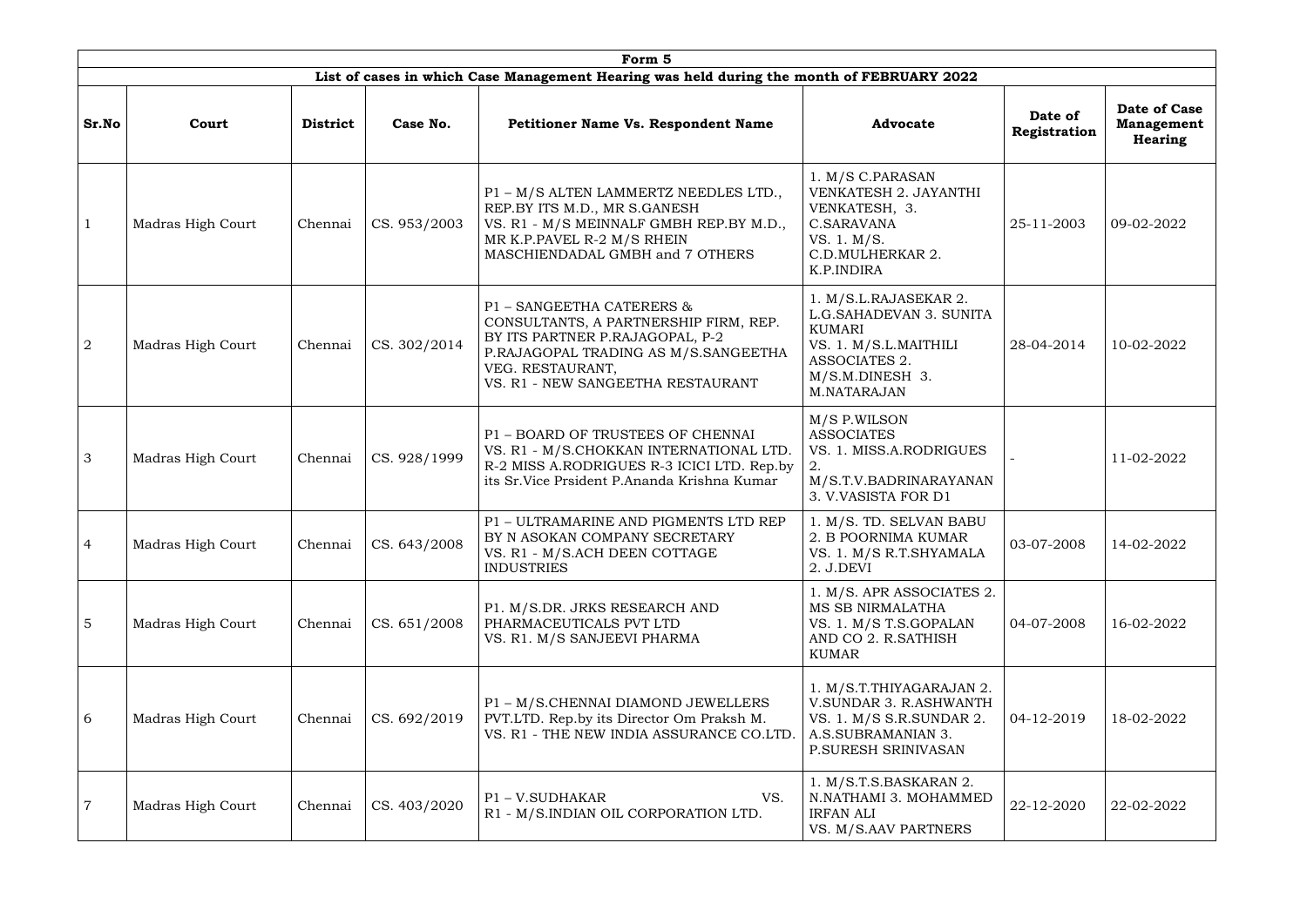|              |                   |                 |                   | Form 5                                                                                                                                                                                                                            |                                                                                   |                         |                                              |
|--------------|-------------------|-----------------|-------------------|-----------------------------------------------------------------------------------------------------------------------------------------------------------------------------------------------------------------------------------|-----------------------------------------------------------------------------------|-------------------------|----------------------------------------------|
|              |                   |                 |                   | List of cases in which Case Management Hearing was held during the month of FEBRUARY 2022                                                                                                                                         |                                                                                   |                         |                                              |
| <b>Sr.No</b> | Court             | <b>District</b> | Case No.          | <b>Petitioner Name Vs. Respondent Name</b>                                                                                                                                                                                        | <b>Advocate</b>                                                                   | Date of<br>Registration | Date of Case<br><b>Management</b><br>Hearing |
| 8            | Madras High Court | Chennai         | CS.CD.<br>24/2021 | P1-DR.C.K.NANDAGOPALAN<br>VS. R1 - M/S DIABLISS CONSUMER<br>PRODUCTS PVT LTD., REP. BY ITS MANAGING<br>DIRECTOR, R-2 MR.RAMANATHAN<br>VEERAPPAN DIRECTOR OF M/S DIABLISS<br>CONSUMBER PRODUCTS PRIVATE LTD and 4<br><b>OTHERS</b> | 1. M/S VARAM LEGAL 2.<br>A.RAM KUMAR<br>VS.<br>M/S.S.RAMASUBRAMANIAM<br>AND ASSOC | 23-07-2021              | 25-02-2022                                   |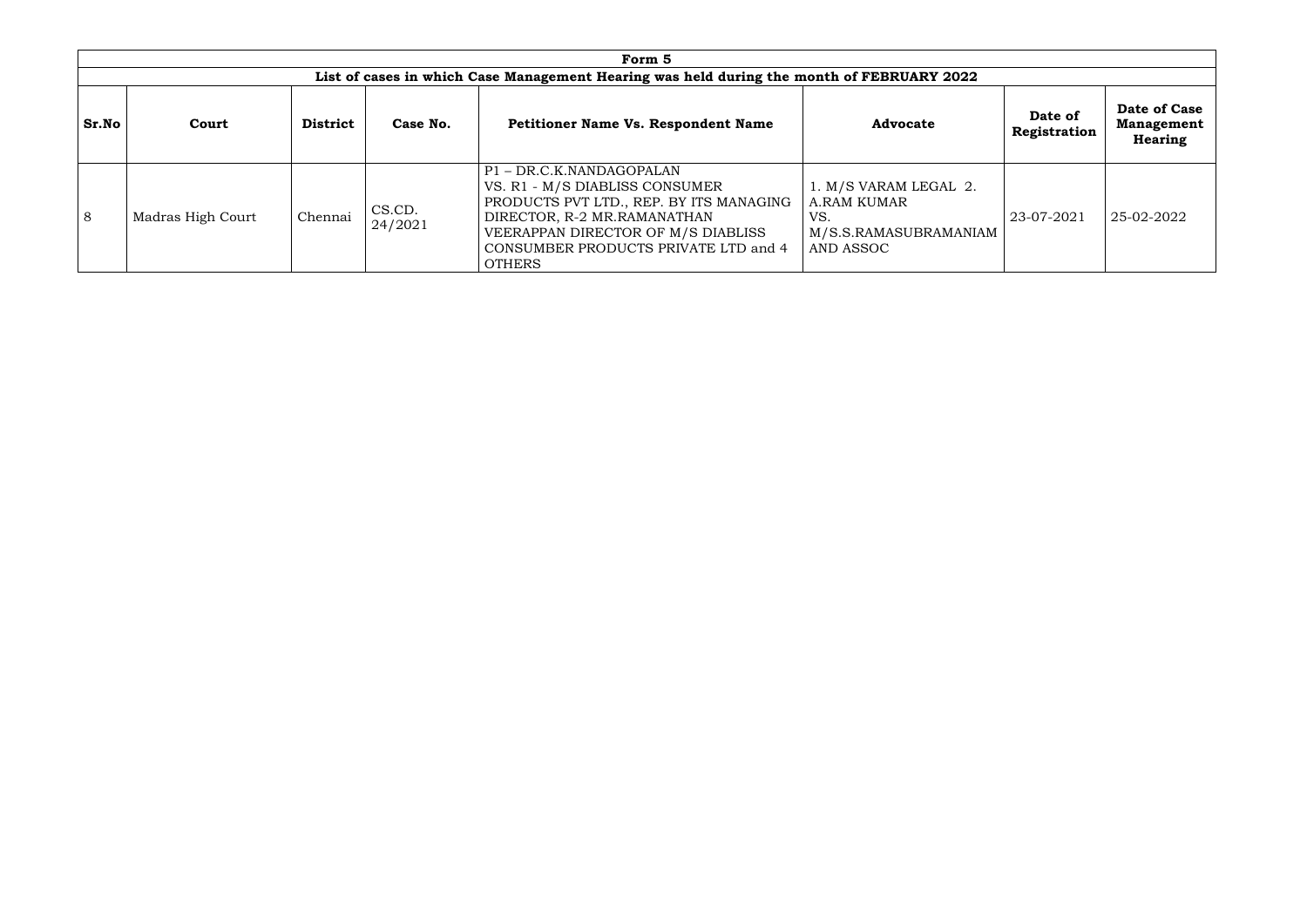|                  |                         |                 |                       |                                                                                                                                                                                                                                                                                    | Form 6                                                                        |                                                     |                                                                                                                                          |                            |                      |                                                                      |                                                                  |                                                                                              |                           |
|------------------|-------------------------|-----------------|-----------------------|------------------------------------------------------------------------------------------------------------------------------------------------------------------------------------------------------------------------------------------------------------------------------------|-------------------------------------------------------------------------------|-----------------------------------------------------|------------------------------------------------------------------------------------------------------------------------------------------|----------------------------|----------------------|----------------------------------------------------------------------|------------------------------------------------------------------|----------------------------------------------------------------------------------------------|---------------------------|
|                  |                         |                 |                       |                                                                                                                                                                                                                                                                                    | Contested commercial cases disposed during the month of FEBRUARY 2022         |                                                     |                                                                                                                                          |                            |                      |                                                                      |                                                                  |                                                                                              |                           |
| Sr.<br><b>No</b> | Court                   | <b>District</b> | Case<br>No.           | <b>Petitioner Name Vs.</b><br><b>Respondent Name</b>                                                                                                                                                                                                                               | <b>Advocate</b>                                                               | <b>Date</b><br><b>of</b><br><b>Regist</b><br>ration | <b>Whether</b><br><b>Urgent Relief</b><br>was sought<br>and Pre-<br>Institution<br><b>Mediation did</b><br>not take<br>place<br>(Yes/No) | Date<br>of<br>Decisi<br>on | Days for<br>disposal | <b>Nature</b><br>of<br><b>Disposa</b><br>(Contes<br>ted/Set<br>tled) | <b>Date</b><br>of<br>execu<br>tion<br>of<br>decre<br>$\mathbf e$ | <b>Number</b><br>of days<br>for<br>executi<br>on of<br>decree<br>from<br>date of<br>decision | Act<br><b>Secti</b><br>on |
| $\mathbf{1}$     | Madras<br>High<br>Court | Chennai         | CS.<br>136/<br>2021   | P1 - K.T.V.HEALTH FOOD<br>PRIVATE LIMITED,<br>REPRESENTED BY ITS<br>DIRECTOR MR.B.BABU<br>VS. R1 -M/S SRI AMMAN AGRO<br>FOODS, A PARTNERSHIP FIRM<br>MR.K.SELVAKUMAR<br>MR.S.ARJUNAN PARTNERS                                                                                      | 1. M/S.C.DANIEL, 2.<br><b>GLADYS DANIEL 3.</b><br>V.REVATHY<br>VS.            | 30/03<br>/2021                                      |                                                                                                                                          | $02 -$<br>$02 -$<br>2022   |                      | Decreed                                                              |                                                                  |                                                                                              |                           |
| $\overline{2}$   | Madras<br>High<br>Court | Chennai         | CS.CD.<br>46/<br>2021 | P1 - MR.GANDHI PRASAD<br>PROPRITOR, M/S OM FABRICS,<br>VS. R1 - M/S SARA SUOLE<br>PVT.LTD., REP.BY ITS<br>DIRECTORS,                                                                                                                                                               | M/S.<br>SUNDARAVADIVELU<br>VS. M/S.GUPTA &<br>RAVI                            |                                                     |                                                                                                                                          | 10/02<br>/2021             |                      | Decreed                                                              |                                                                  |                                                                                              |                           |
| $\mathcal{S}$    | Madras<br>High<br>Court | Chennai         | CS. 43/<br>2021       | P1 - AQUA PUMP INDUSTRIES<br>Rep. by Managing Partner,<br>Ramaswamy Kumaravelu,<br>P-2 AQUA SUB ENGINEERING<br>Rep. by its Managing Partner<br>Ramaswamy Kumaravelu,<br>VS.<br>R1 - AQUATEC ENGINEERS,<br>A Partnership firm having<br>N.Nithyanandham and<br>S.Suganthi, Partners | $1. M/S$ C.DANIEL, $2.$<br><b>GLADYS DANIEL 3.</b><br><b>V.REVATHY</b><br>VS. | 10/02<br>/2021                                      |                                                                                                                                          | 10/02<br>/2021             |                      | Decreed                                                              |                                                                  |                                                                                              |                           |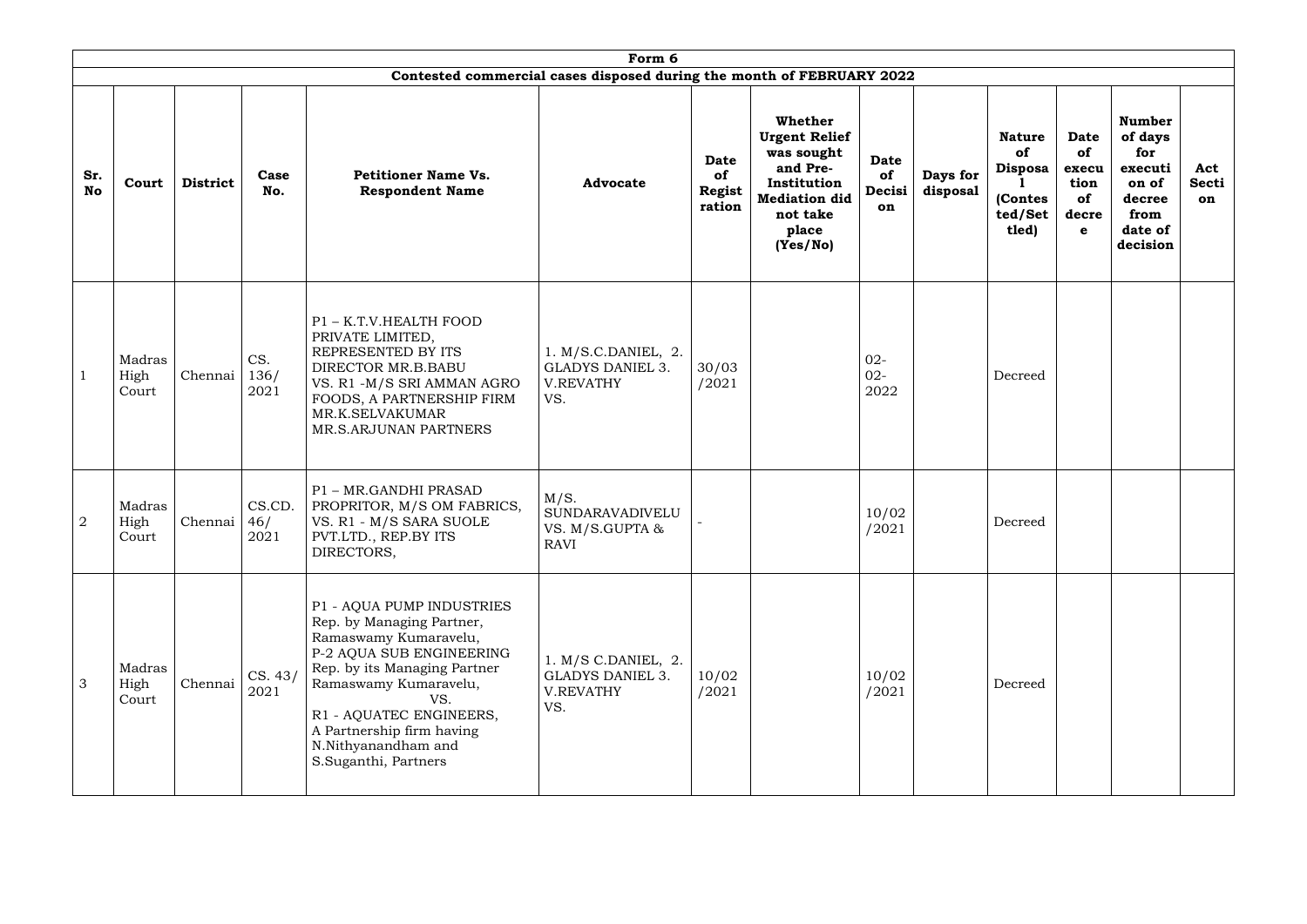|                                                               |                 |                                                              | Form 7                                               |                                                       |                                                             |  |  |  |  |  |  |
|---------------------------------------------------------------|-----------------|--------------------------------------------------------------|------------------------------------------------------|-------------------------------------------------------|-------------------------------------------------------------|--|--|--|--|--|--|
| Summary of Commercial Cases during the month of FEBRUARY 2022 |                 |                                                              |                                                      |                                                       |                                                             |  |  |  |  |  |  |
| <b>Sr.No Court</b>                                            | <b>District</b> | Total number of cases pending<br>on the 1st day of the month | Total number of cases instituted<br>during the month | Total number of<br>cases disposed<br>during the month | Total number of cases<br>pending at the end of the<br>month |  |  |  |  |  |  |
| Commercial Court                                              | Chennai         | 770                                                          | 18                                                   | 25                                                    | 763                                                         |  |  |  |  |  |  |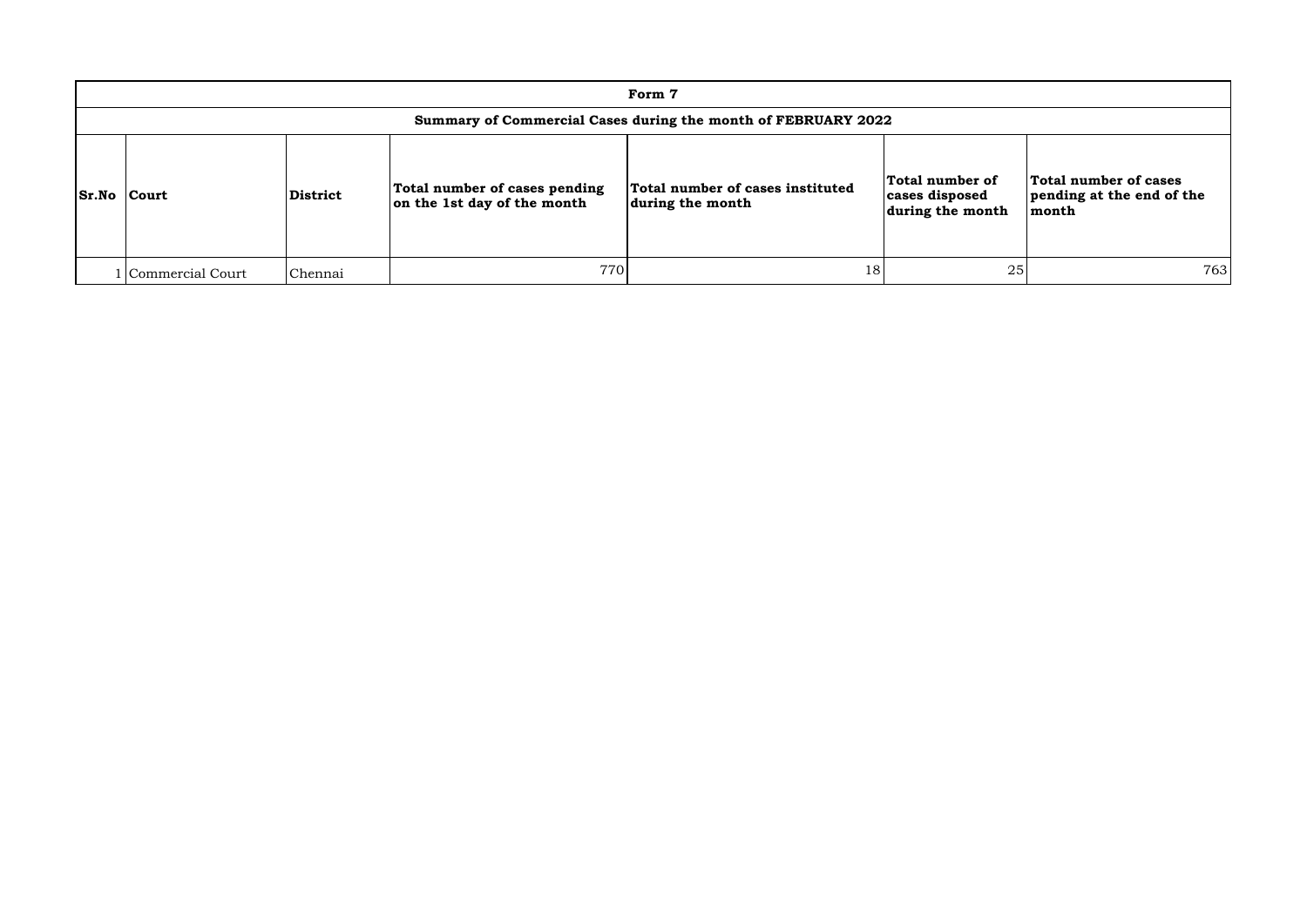# **FEBRUARY 2022 COMMERCIAL APPELLATE DIVISION OF MADRAS HIGH COURT**

| Form 1                                                         |                 |                    |                                                      |                 |                                         |                        |                         |                      |  |  |
|----------------------------------------------------------------|-----------------|--------------------|------------------------------------------------------|-----------------|-----------------------------------------|------------------------|-------------------------|----------------------|--|--|
| List of cases e-filed/e-mail during the month of FEBRUARY 2022 |                 |                    |                                                      |                 |                                         |                        |                         |                      |  |  |
| <b>Sr.No Court</b>                                             | <b>District</b> | <b>Case</b><br>No. | <b>Petitioner Name Vs.</b><br><b>Respondent Name</b> | <b>Advocate</b> | <b>Advocate Mobile</b><br><b>Number</b> | Advocate E-<br>mail Id | Date of<br>Registration | Date of e-<br>filing |  |  |
| <b>High Court Commercial</b><br>Appellate                      | Chennai         | NIL                | $\overline{\text{NIL}}$                              | <b>NIL</b>      | <b>NIL</b>                              | <b>NIL</b>             | <b>NIL</b>              | <b>NIL</b>           |  |  |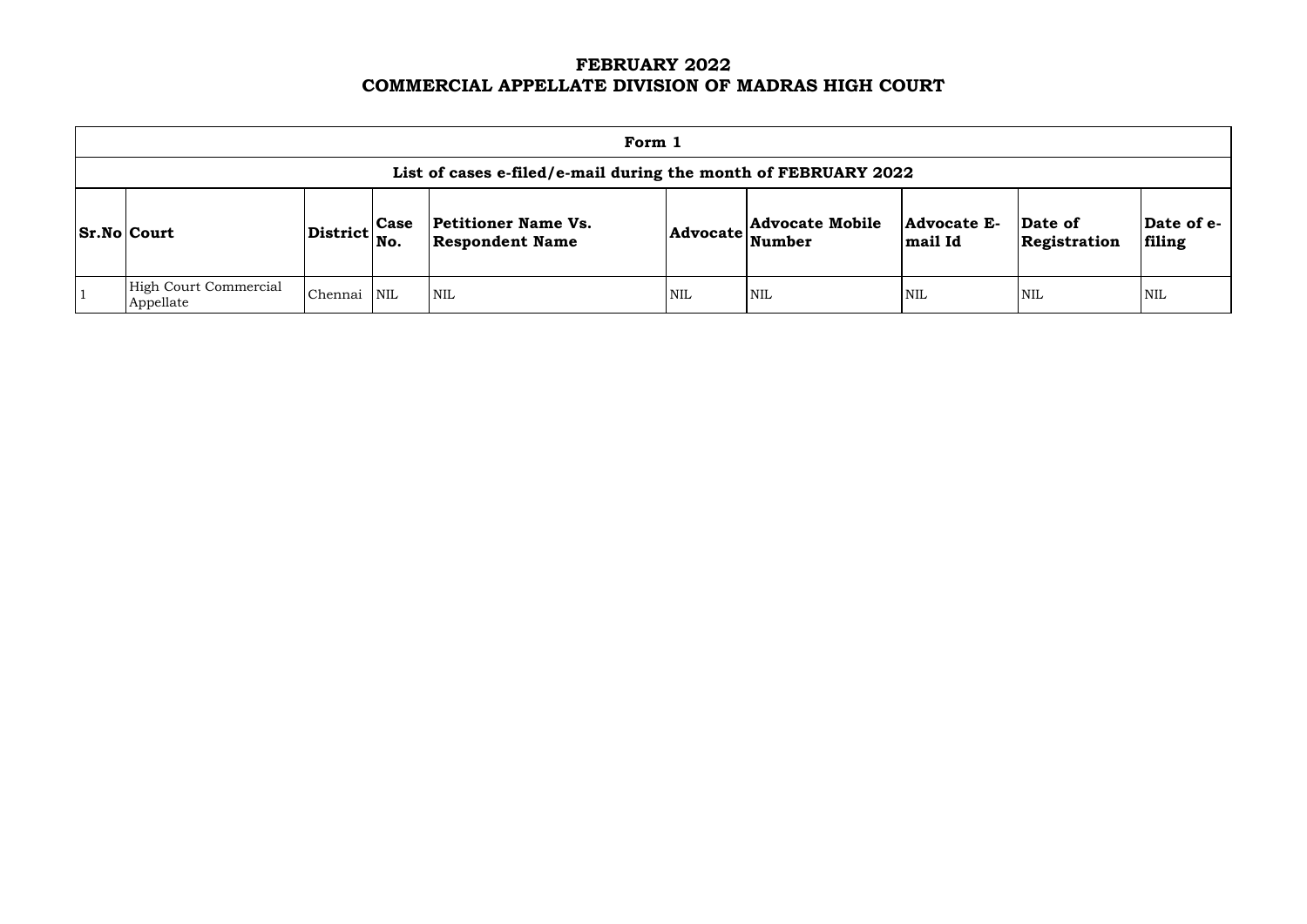|                                    |          |            | Form 2                                                                                    |                 |                         |                                    |
|------------------------------------|----------|------------|-------------------------------------------------------------------------------------------|-----------------|-------------------------|------------------------------------|
|                                    |          |            | List of cases in which e-payment of Court fees was made during the month of FEBRUARY 2022 |                 |                         |                                    |
| <b>Sr.No Court</b>                 | District | Case No.   | <b>Petitioner Name Vs.</b><br><b>Respondent Name</b>                                      | <b>Advocate</b> | Date of<br>Registration | Date of e-payment of Court<br>Fees |
| High Court Commercial<br>Appellate | Chennai  | <b>NIL</b> | <b>NIL</b>                                                                                | <b>NIL</b>      | <b>NIL</b>              | <b>NIL</b>                         |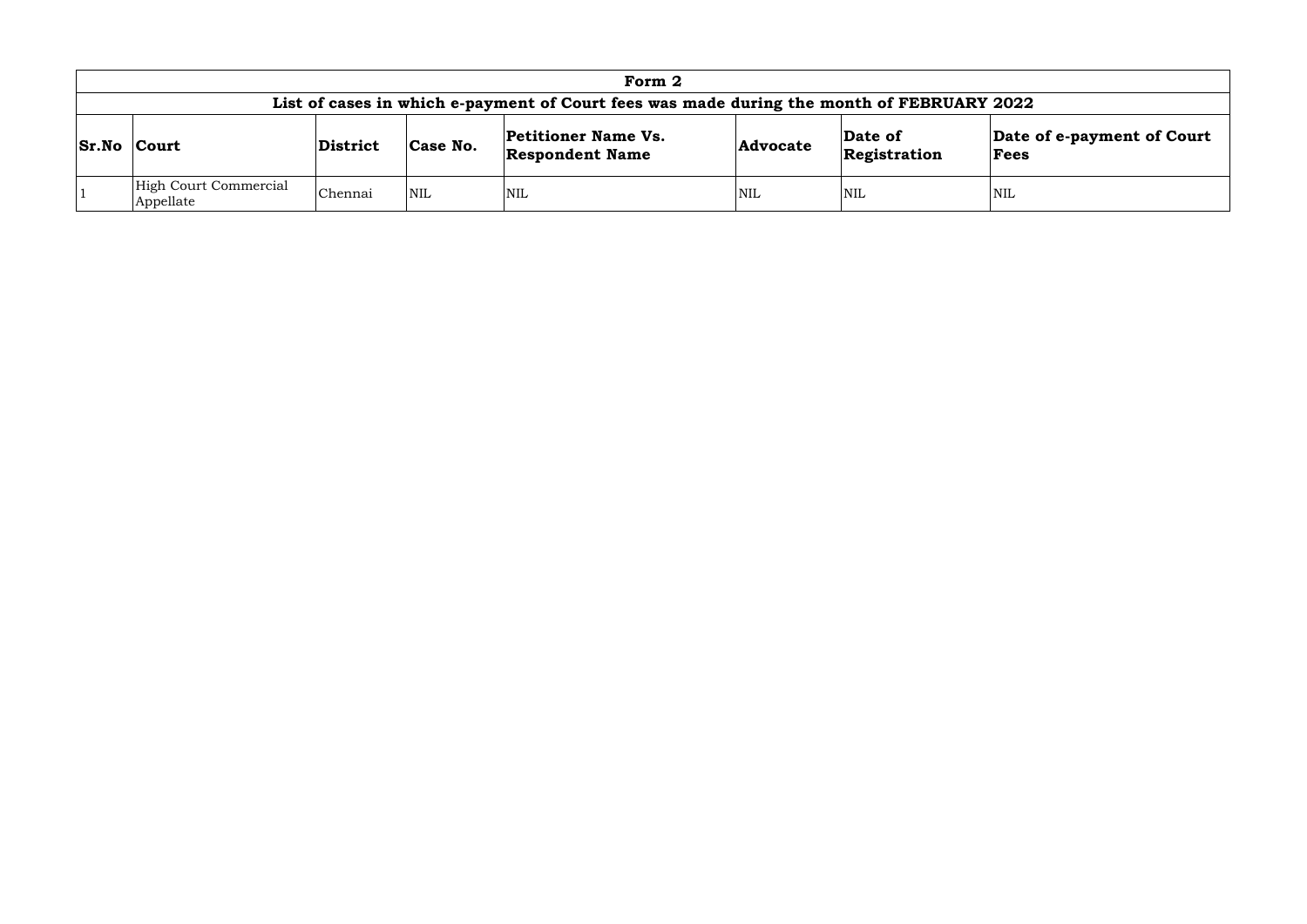|                                           |          |            | Form 3                                                                                                 |                 |                         |                                 |
|-------------------------------------------|----------|------------|--------------------------------------------------------------------------------------------------------|-----------------|-------------------------|---------------------------------|
|                                           |          |            | List of cases in which Electronic Service of Process has taken place during the month of FEBRUARY 2022 |                 |                         |                                 |
| <b>Sr.No Court</b>                        | District | Case No.   | <b>Petitioner Name Vs.</b><br><b>Respondent Name</b>                                                   | <b>Advocate</b> | Date of<br>Registration | Date of Elect<br><b>Process</b> |
| <b>High Court Commercial</b><br>Appellate | Chennai  | <b>NIL</b> | <b>NIL</b>                                                                                             | <b>NIL</b>      | <b>NIL</b>              | NIL                             |

## **Date of Electronic Service of Process**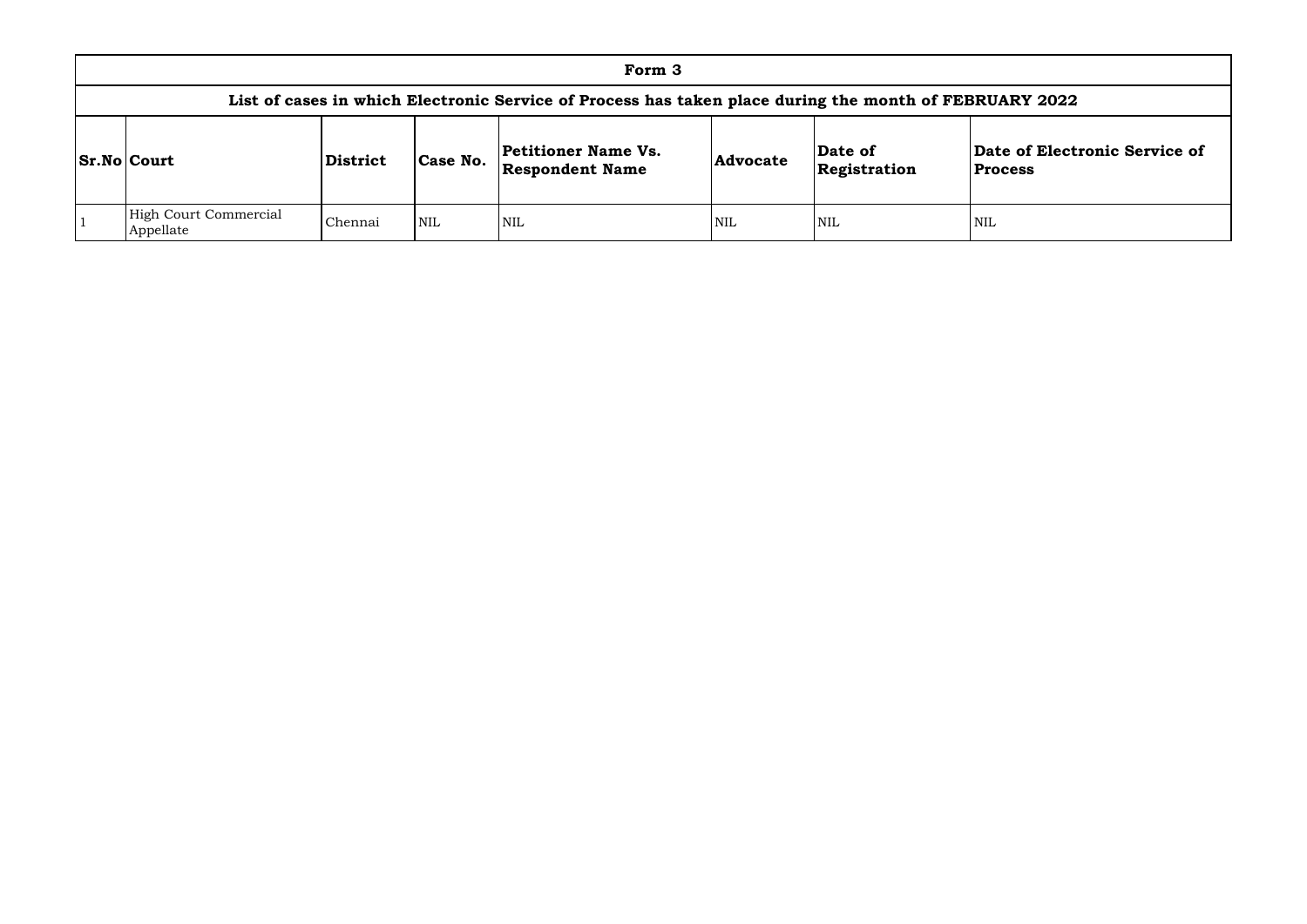|              |                                 |          |                      | Form 4     |                  |                                                                                 |
|--------------|---------------------------------|----------|----------------------|------------|------------------|---------------------------------------------------------------------------------|
|              |                                 |          |                      |            |                  | List of total no. of cases randomly allocated during the month of FEBRUARY 2022 |
| <b>Sr.No</b> | Court                           | District | Court Name Court No. |            | <b>Case Type</b> | Case Count (No. of ca                                                           |
|              | High Court Commercial Appellate | Chennai  | <b>NIL</b>           | <b>NIL</b> | NIL              | <b>NIL</b>                                                                      |

# **Sr.No Court District Court Name Court No. Case Type Case Count (No. of cases randomly allocated)**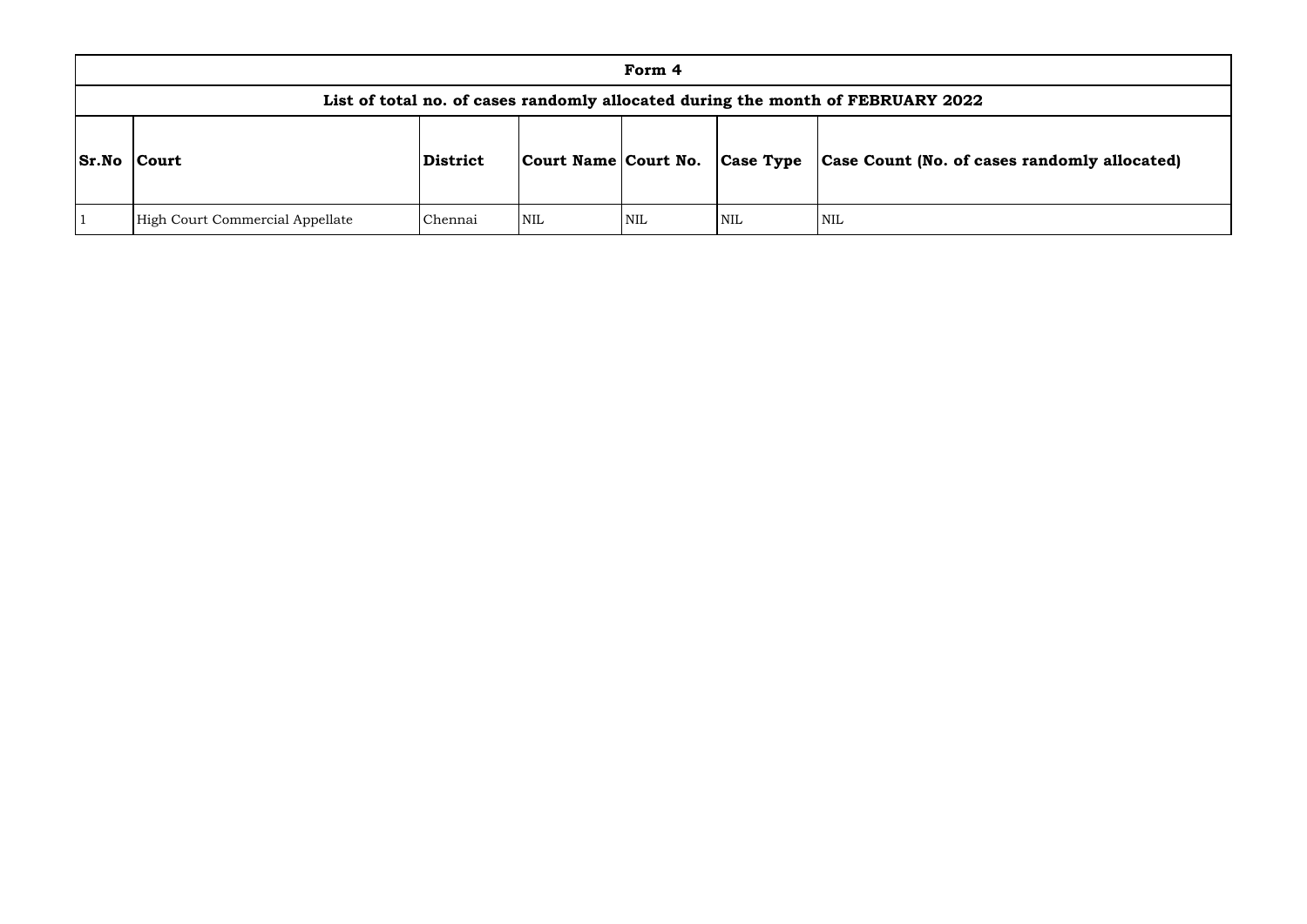|                                           |                 |            | Form 5                                                                                    |            |                                                                    |                    |
|-------------------------------------------|-----------------|------------|-------------------------------------------------------------------------------------------|------------|--------------------------------------------------------------------|--------------------|
|                                           |                 |            | List of cases in which Case Management Hearing was held during the month of FEBRUARY 2022 |            |                                                                    |                    |
| <b>Sr.No Court</b>                        | <b>District</b> | Case No.   | <b>Petitioner Name Vs.</b><br><b>Respondent Name</b>                                      |            | Date of<br>$ {\rm Advocate} \overline{\rm \mathbf{Re}g}$ istration | Date of<br>Hearing |
| <b>High Court Commercial</b><br>Appellate | Chennai         | <b>NIL</b> | <b>NIL</b>                                                                                | <b>NIL</b> | <b>NIL</b>                                                         | NIL                |

# **Date of Case Management Hearing**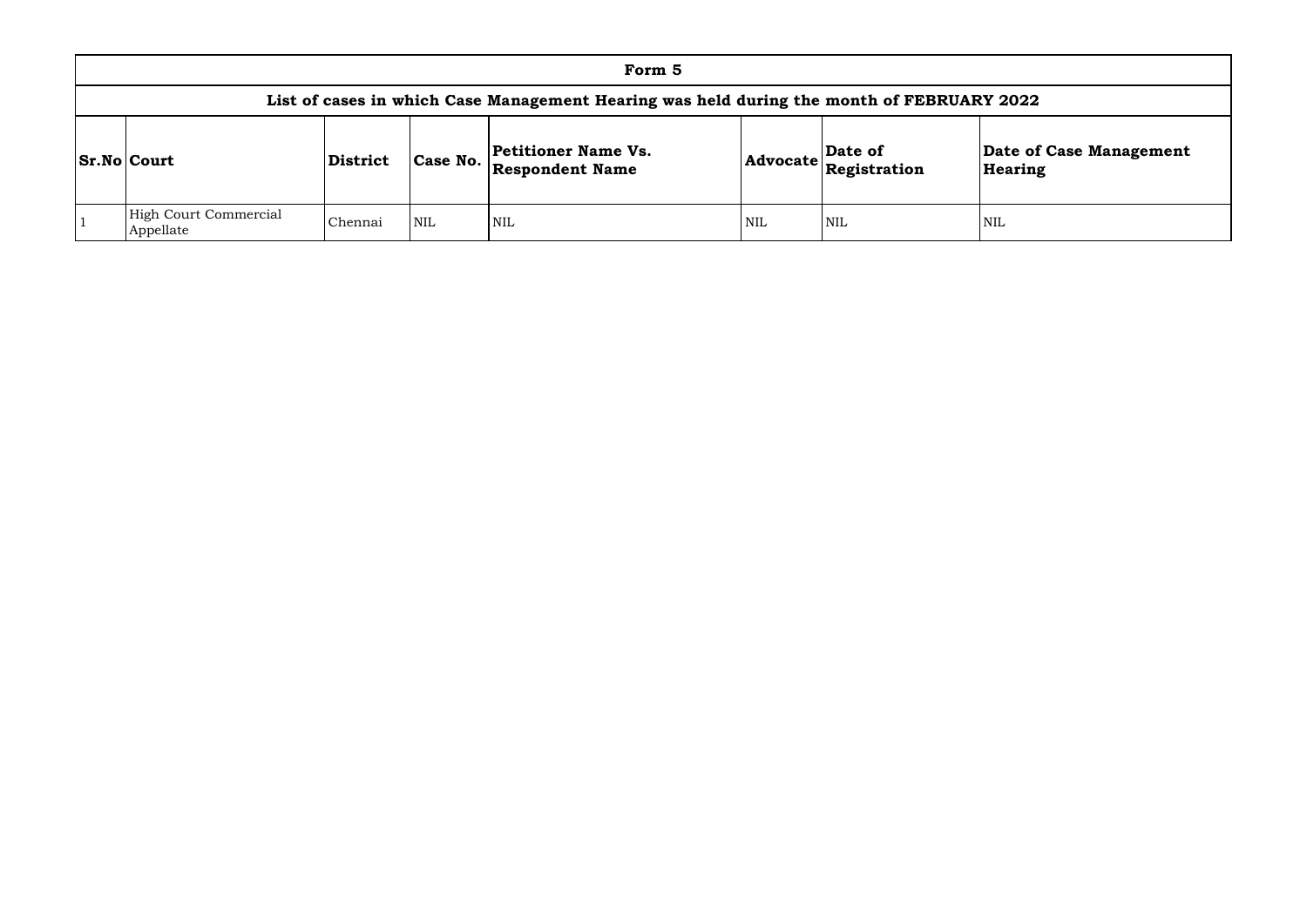|                  |                                              |                 |             |                                                                                                                                                                                                                                                                                                                          | Form 6                                  |                             |                                                                                                                                                                  |                            |                              |                                                                     |                                                 |                                                                                                         |                           |
|------------------|----------------------------------------------|-----------------|-------------|--------------------------------------------------------------------------------------------------------------------------------------------------------------------------------------------------------------------------------------------------------------------------------------------------------------------------|-----------------------------------------|-----------------------------|------------------------------------------------------------------------------------------------------------------------------------------------------------------|----------------------------|------------------------------|---------------------------------------------------------------------|-------------------------------------------------|---------------------------------------------------------------------------------------------------------|---------------------------|
|                  |                                              |                 |             | Contested commercial cases disposed during the month of FEBRUARY 2022                                                                                                                                                                                                                                                    |                                         |                             |                                                                                                                                                                  |                            |                              |                                                                     |                                                 |                                                                                                         |                           |
| Sr.<br><b>No</b> | Court                                        | <b>District</b> | Case<br>No. | Petitioner Name Vs. Respondent Name                                                                                                                                                                                                                                                                                      | <b>Advocate</b>                         | Date of<br>Registrati<br>on | <b>Whethe</b><br>Urgent<br><b>Relief</b><br>was<br>sought<br>and<br>Pre-<br>Institut<br>ion<br><b>Mediati</b><br>on did<br>not<br>take<br>place<br>(Yes/N)<br>o) | Date<br>of<br>Decisi<br>on | Day<br>s for<br>disp<br>osal | <b>Nature of</b><br><b>Disposal</b><br>(Contest)<br>ed/Settl<br>ed) | <b>Date</b><br>of<br>execut<br>ion of<br>decree | <b>Numb</b><br>er of<br>days<br>for<br>execut<br>ion of<br>decree<br>from<br>date<br>of<br>decisi<br>on | Act<br><b>Secti</b><br>on |
|                  | <b>High Court</b><br>Commercial<br>Appellate | Chennai         | 79/2<br>020 | THE SOUTH INDIAN ARTISTES<br><b>ASSOCIATION</b><br>REP. BY ITS FORMER GENERAL<br>SECRETARY, G1, NANDA APARTMENTS,<br>OSA.   OLD NO.7, NEW NO.21, HABIBULLAH<br>ROAD, T.NAGAR, CHENNAI-600017<br><b>VS</b><br>A.ELUMALAI<br>S/O.N.APPAVAOO, NO.1 POES ROAD, 3RD<br>ST, TEYNAMPET, CHENNAI-600018 & 1<br><b>OTHER</b>      | <b>R.KRISHNA</b><br>M/S.S.S.RAJES<br>H  | $12-02-$<br>2020            |                                                                                                                                                                  | $23 -$<br>$02 -$<br>2022   | 742                          | <b>CONTES</b><br><b>TED</b>                                         |                                                 |                                                                                                         |                           |
| $\overline{2}$   | <b>High Court</b><br>Commercial<br>Appellate | Chennai         | 80/2<br>020 | THE SOUTH INDIAN ARTISTES<br><b>ASSOCIATION</b><br>REP. BY ITS FORMER GENERAL<br>SECRETARY, G1, NANDA APARTMENTS,<br>OSA. OLD NO.7, NEW NO.21, HABIBULLAH<br>ROAD, T.NAGAR, CHENNAI-600017<br>VS<br>A.ELUMALAI<br>S/O.N.APPAVAOO, NO.1 POES ROAD, 3RD<br>ST, TEYNAMPET, CHENNAI-600018 & 1<br><b>OTHER</b>               | <b>R.KRISHNA</b><br>M/S.S.S.RAJES<br>H  | $12-02-$<br>2020            |                                                                                                                                                                  | $23-$<br>$02 -$<br>2022    | 742                          | <b>CONTES</b><br><b>TED</b>                                         |                                                 |                                                                                                         |                           |
| 3                | <b>High Court</b><br>Commercial<br>Appellate | Chennai         | 020         | THE SOUTH INDIAN ARTISTES<br><b>ASSOCIATION</b><br>REP. BY ITS FORMER GENERAL<br>SECRETARY, G1, NANDA APARTMENTS,<br>OSA. OLD NO.7, NEW NO.21, HABIBULLAH<br>81/2   ROAD, T.NAGAR, CHENNAI-600017<br><b>VS</b><br>A.ELUMALAI<br>S/O.N.APPAVAOO, NO.1 POES ROAD, 3RD<br>ST, TEYNAMPET, CHENNAI-600018 & 1<br><b>OTHER</b> | R.KRISHNA<br>M/S.S.S.RAJES<br>$H_{\rm}$ | $12-02-$<br>2020            |                                                                                                                                                                  | $23 -$<br>$02 -$<br>2022   | 742                          | <b>CONTES</b><br><b>TED</b>                                         |                                                 |                                                                                                         |                           |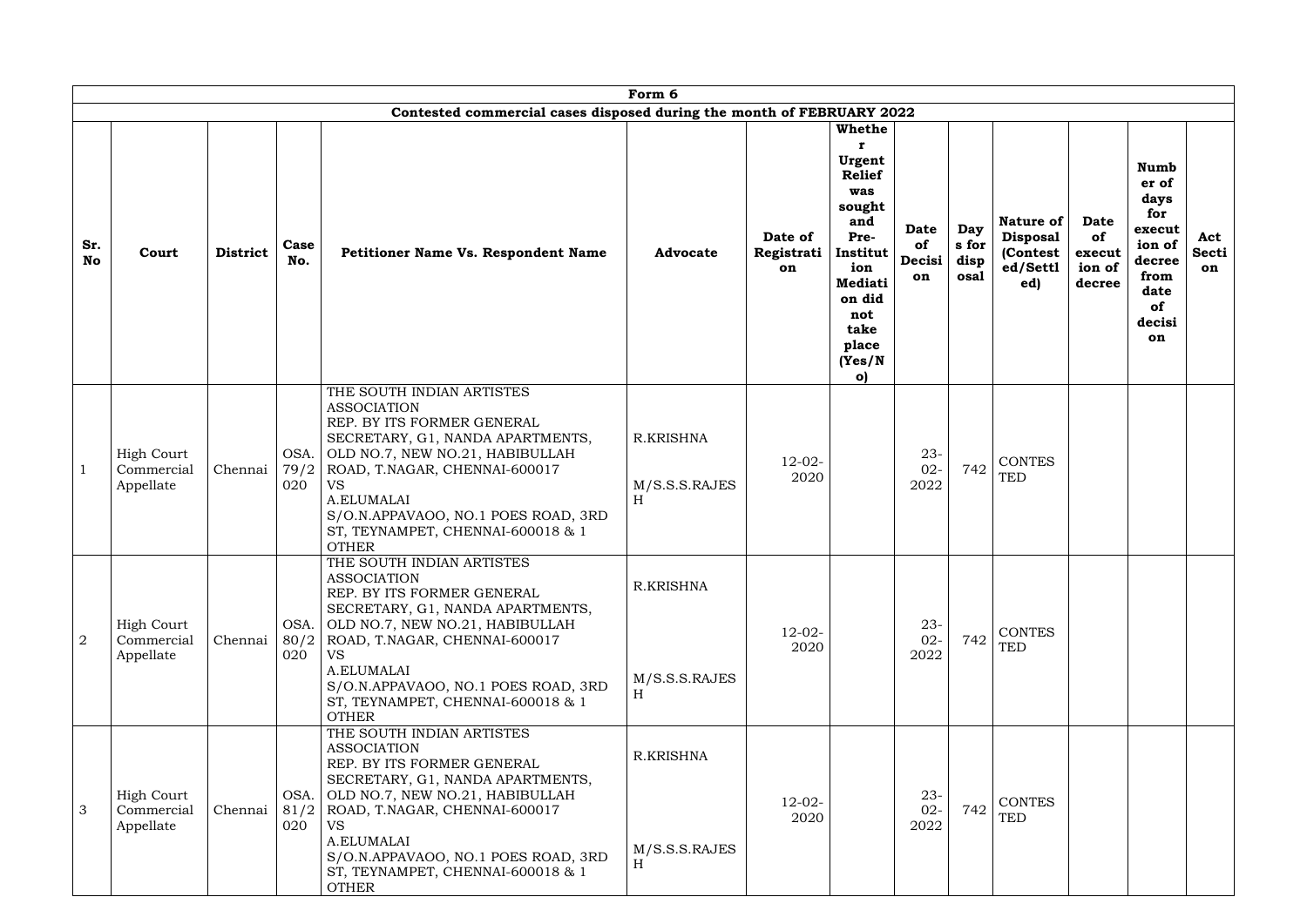|                  |                                              |                 |             |                                                                                                                                                                                                                                                                                                                                                                    | Form 6                                                         |                             |                                                                                                                                                                     |                                   |                              |                                                                    |                                                 |                                                                                                         |                           |
|------------------|----------------------------------------------|-----------------|-------------|--------------------------------------------------------------------------------------------------------------------------------------------------------------------------------------------------------------------------------------------------------------------------------------------------------------------------------------------------------------------|----------------------------------------------------------------|-----------------------------|---------------------------------------------------------------------------------------------------------------------------------------------------------------------|-----------------------------------|------------------------------|--------------------------------------------------------------------|-------------------------------------------------|---------------------------------------------------------------------------------------------------------|---------------------------|
|                  |                                              |                 |             | Contested commercial cases disposed during the month of FEBRUARY 2022                                                                                                                                                                                                                                                                                              |                                                                |                             |                                                                                                                                                                     |                                   |                              |                                                                    |                                                 |                                                                                                         |                           |
| Sr.<br><b>No</b> | Court                                        | <b>District</b> | Case<br>No. | <b>Petitioner Name Vs. Respondent Name</b>                                                                                                                                                                                                                                                                                                                         | <b>Advocate</b>                                                | Date of<br>Registrati<br>on | Whethe<br>Urgent<br><b>Relief</b><br>was<br>sought<br>and<br>Pre-<br>Institut<br>ion<br><b>Mediati</b><br>on did<br>not<br>take<br>place<br>(Yes/N)<br>$\mathbf{o}$ | <b>Date</b><br>of<br>Decisi<br>on | Day<br>s for<br>disp<br>osal | <b>Nature of</b><br><b>Disposal</b><br>(Contest<br>ed/Settl<br>ed) | <b>Date</b><br>of<br>execut<br>ion of<br>decree | <b>Numb</b><br>er of<br>days<br>for<br>execut<br>ion of<br>decree<br>from<br>date<br>of<br>decisi<br>on | Act<br><b>Secti</b><br>on |
| 4                | <b>High Court</b><br>Commercial<br>Appellate | Chennai         | 82/2<br>020 | THE SOUTH INDIAN ARTISTES<br><b>ASSOCIATION</b><br>REP. BY ITS FORMER GENERAL<br>SECRETARY, G1, NANDA APARTMENTS,<br>OSA. OLD NO.7, NEW NO.21, HABIBULLAH<br>ROAD, T.NAGAR, CHENNAI-600017<br><b>VS</b><br>A.ELUMALAI<br>S/O.N.APPAVAOO, NO.1 POES ROAD, 3RD<br>ST, TEYNAMPET, CHENNAI-600018 & 1<br><b>OTHER</b>                                                  | <b>R.KRISHNA</b><br>M/S.S.S.RAJES<br>$\boldsymbol{\mathrm{H}}$ | $12-02-$<br>2020            |                                                                                                                                                                     | $23 -$<br>$02 -$<br>2022          | 742                          | <b>CONTES</b><br><b>TED</b>                                        |                                                 |                                                                                                         |                           |
| 5                | <b>High Court</b><br>Commercial<br>Appellate | Chennai         | 83/2<br>020 | THE SOUTH INDIAN ARTISTES<br><b>ASSOCIATION</b><br>REP. BY ITS FORMER GENERAL<br>SECRETARY, G1, NANDA APARTMENTS,<br>OSA.   OLD NO.7, NEW NO.21, HABIBULLAH<br>ROAD, T.NAGAR, CHENNAI-600017<br>VS<br>A.ELUMALAI<br>S/O.N.APPAVAOO, NO.1 POES ROAD, 3RD<br>ST, TEYNAMPET, CHENNAI-600018 & 1<br><b>OTHER</b>                                                       | <b>R.KRISHNA</b><br>M/S.S.S.RAJES<br>H                         | $12-02-$<br>2020            |                                                                                                                                                                     | $23-$<br>$02 -$<br>2022           | 742                          | CONTES<br><b>TED</b>                                               |                                                 |                                                                                                         |                           |
| 6                | <b>High Court</b><br>Commercial<br>Appellate | Chennai         | 96/2<br>020 | M/S. APEX LABORATORIES PVT LTD<br>29, III RD FLOOR, SIDCO GARMENT<br>COMPLEX, GUINDY, CHENNAI 32. REP.BY<br>ITS AUTHORIZED SIGNATORY, D. JUDGE<br>OSA.   F.L.S. DURAI PANDIAN.<br><b>VS</b><br>GROWMAX MEDICARE PVT LTD<br>495, NARAYAN PETH, PUNE 411 030 AND<br>ALSO AT B-159, 2N FLOOR, DDA SHED,<br>OKHALA INDUSTRIAL AREA, PHASE - I,<br>NEW DELHI. & 1 OTHER | M/S.R.SATHISH<br><b>KUMAR</b><br>M/S. C. DANIEL                | $24-02-$<br>2020            |                                                                                                                                                                     | $09 -$<br>$02 -$<br>2022          |                              | 716 SETTLED                                                        |                                                 |                                                                                                         |                           |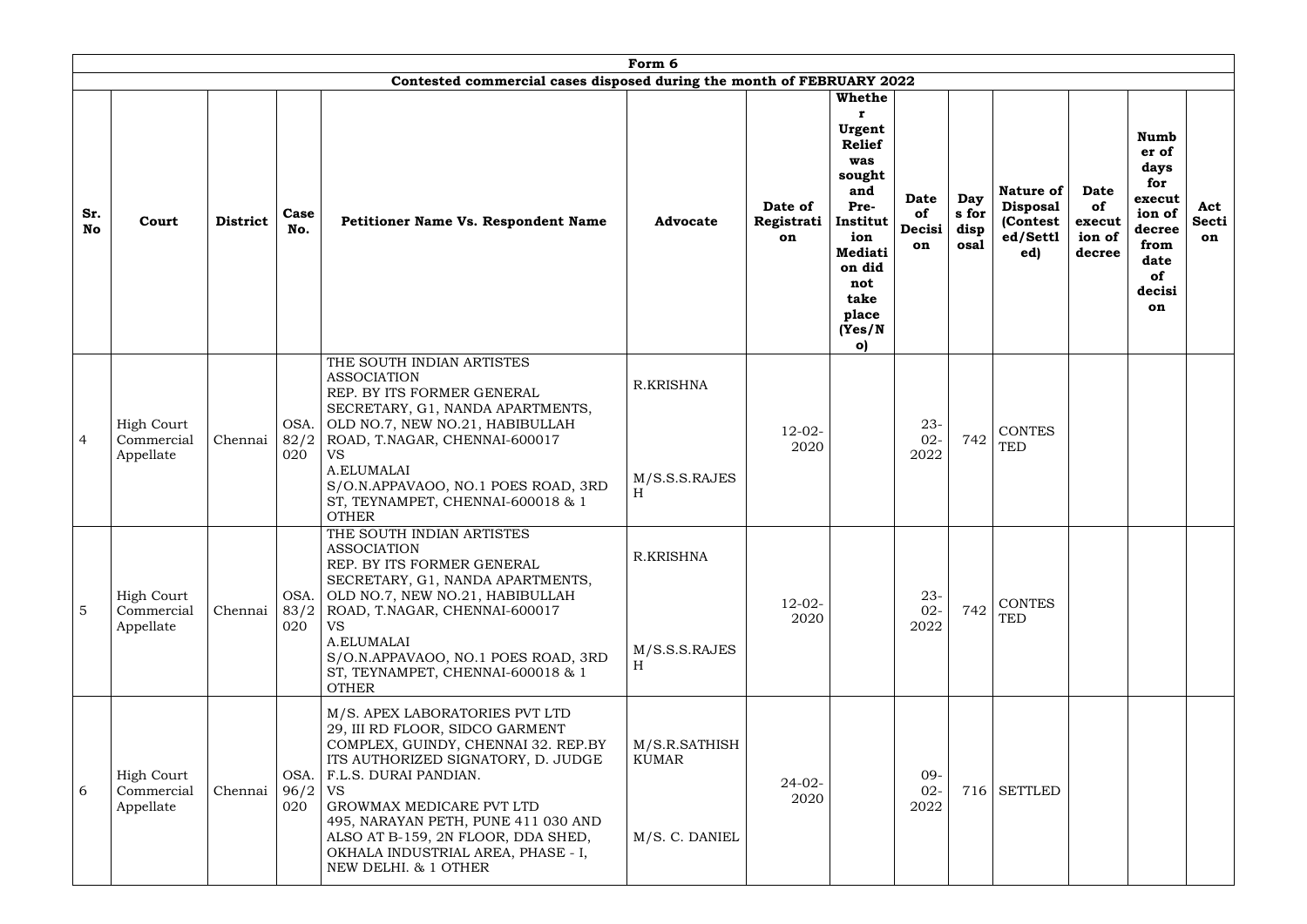|                  |                                              |                 |                                       |                                                                                                                                                                                                                                                                                                                                                   | Form 6                                                             |                             |                                                                                                                                                           |                                   |                              |                                                                    |                                                 |                                                                                                                |                    |
|------------------|----------------------------------------------|-----------------|---------------------------------------|---------------------------------------------------------------------------------------------------------------------------------------------------------------------------------------------------------------------------------------------------------------------------------------------------------------------------------------------------|--------------------------------------------------------------------|-----------------------------|-----------------------------------------------------------------------------------------------------------------------------------------------------------|-----------------------------------|------------------------------|--------------------------------------------------------------------|-------------------------------------------------|----------------------------------------------------------------------------------------------------------------|--------------------|
|                  |                                              |                 |                                       | Contested commercial cases disposed during the month of FEBRUARY 2022                                                                                                                                                                                                                                                                             |                                                                    |                             |                                                                                                                                                           |                                   |                              |                                                                    |                                                 |                                                                                                                |                    |
| Sr.<br><b>No</b> | Court                                        | <b>District</b> | Case<br>No.                           | <b>Petitioner Name Vs. Respondent Name</b>                                                                                                                                                                                                                                                                                                        | <b>Advocate</b>                                                    | Date of<br>Registrati<br>on | Whethe<br>Urgent<br><b>Relief</b><br>was<br>sought<br>and<br>Pre-<br>Institut<br>ion<br><b>Mediati</b><br>on did<br>not<br>take<br>place<br>(Yes/N)<br>O) | <b>Date</b><br>of<br>Decisi<br>on | Day<br>s for<br>disp<br>osal | <b>Nature of</b><br><b>Disposal</b><br>(Contest<br>ed/Settl<br>ed) | <b>Date</b><br>of<br>execut<br>ion of<br>decree | <b>Numb</b><br>er of<br>days<br>for<br>execut<br>ion of<br>decree<br>from<br>date<br><b>of</b><br>decisi<br>on | Act<br>Secti<br>on |
| $\overline{7}$   | <b>High Court</b><br>Commercial<br>Appellate | Chennai         | OSA.<br>98/2<br>020                   | M/S. APEX LABORATORIES PVT LTD<br>29, III RD FLOOR, SIDCO GARMENT<br>COMPLEX, GUINDY, CHENNAI 32. REP.BY<br>ITS AUTHORIZED SIGNATORY, D. JUDGE<br>F.L.S. DURAI PANDIAN.<br>VS GROWMAX MEDICARE PVT LTD<br>495, NARAYAN PETH, PUNE 411 030 AND<br>ALSO AT B-159, 2N FLOOR, DDA SHED,<br>OKHALA INDUSTRIAL AREA, PHASE - I,<br>NEW DELHI. & 1 OTHER | M/S.R.SATHISH<br><b>KUMAR</b><br>M/S. C. DANIEL                    | $24-02-$<br>2020            |                                                                                                                                                           | 09-<br>$02 -$<br>2022             | 716                          | <b>SETTLED</b>                                                     |                                                 |                                                                                                                |                    |
| 8                | <b>High Court</b><br>Commercial<br>Appellate | Chennai         | OSA.<br>151/<br>202<br>$\overline{0}$ | ALBACOM LTD, UK<br>GEORGE BUCKMAN DRIVE, DUNDEE-DD2<br>3SP, UNITED KINGDOM.<br>VS DATA PATTERNS INDIA PVT LTD<br>REP BY ITS AUTHORIZED SIGNATORY V.N.<br>RAMESH, BLOCK-3, FIRST FLOOR ETS<br>TECHNO PARK, NO.33, REJIV GANDHI<br>SALAI (OMR ROAD), NAVALUR, CH-130.                                                                               | P.VINOD<br>KUMAR<br>M/S.<br><b>NITHYAESH</b><br><b>AND VAIBHAV</b> | $21 - 05 -$<br>2020         |                                                                                                                                                           | $07 -$<br>$02 -$<br>2022          | 627                          | <b>SETTLED</b>                                                     |                                                 |                                                                                                                |                    |
| 9                | <b>High Court</b><br>Commercial<br>Appellate | Chennai         | OSA.<br>45/2<br>021                   | M/S.IND BHARAT POWER INFRA LTD<br>REP BY ITS MANAGING DIRECTOR, NEW<br>NO.20, OLD NO.129, CHAMIERS ROAD,<br>NANDANAM, CHENNAI 600035.<br><b>VS</b><br>IL AND FS FINANCIAL SERVICES LTD<br>NO.498, KARUMUTTU CENTRE, 3RD<br>FLOOR, SOUTH WING, ANNA SALAI,<br>NANDANAM, CHENNAI 600035. & 5<br><b>OTHERS</b>                                       | M/S.ADITHYA<br><b>REDDY</b>                                        | $29-01-$<br>2021            |                                                                                                                                                           | $07 -$<br>$02 -$<br>2022          |                              | 374   SETTLED                                                      |                                                 |                                                                                                                |                    |
| 10               | <b>High Court</b><br>Commercial<br>Appellate | Chennai         | OSA.<br>46/2<br>021                   | M/S.IND BHARAT POWER INFRA LTD<br>REP BY ITS MANAGING DIRECTOR, NEW<br>NO.20, OLD NO.129, CHAMIERS ROAD,<br>NANDANAM, CHENNAI 600035.<br><b>VS</b><br>IL AND FS FINANCIAL SERVICES LTD                                                                                                                                                            | M/S.ADITHYA<br><b>REDDY</b>                                        | $29-01-$<br>2021            |                                                                                                                                                           | $07 -$<br>$02 -$<br>2022          | 374                          | <b>SETTLED</b>                                                     |                                                 |                                                                                                                |                    |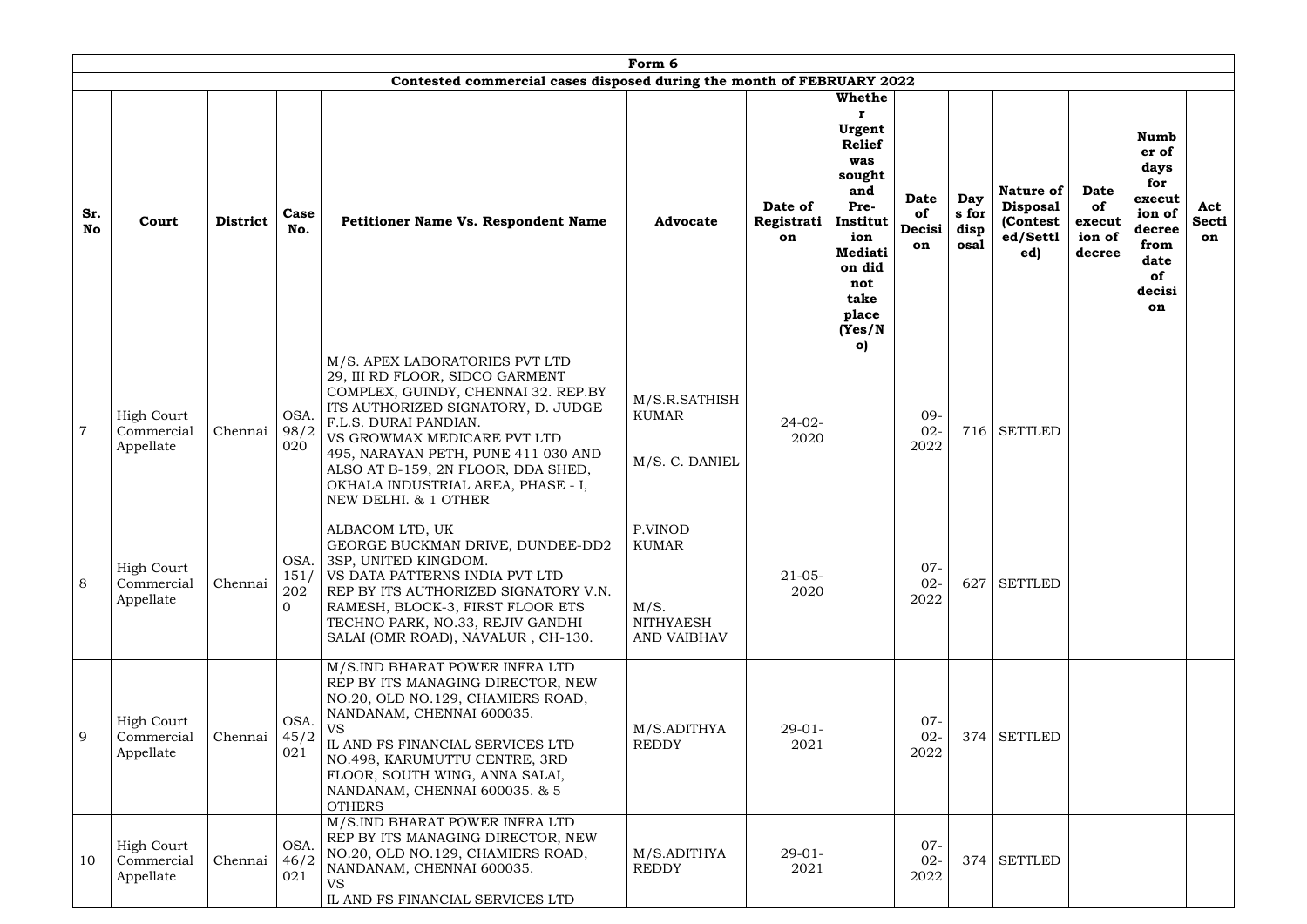|                  |                                              |                 |                                     |                                                                                                                                                                                                                                                                                                                                                | Form 6                                                 |                             |                                                                                                                                                                            |                                   |                              |                                                                    |                                                 |                                                                                                                |                                  |
|------------------|----------------------------------------------|-----------------|-------------------------------------|------------------------------------------------------------------------------------------------------------------------------------------------------------------------------------------------------------------------------------------------------------------------------------------------------------------------------------------------|--------------------------------------------------------|-----------------------------|----------------------------------------------------------------------------------------------------------------------------------------------------------------------------|-----------------------------------|------------------------------|--------------------------------------------------------------------|-------------------------------------------------|----------------------------------------------------------------------------------------------------------------|----------------------------------|
|                  |                                              |                 |                                     | Contested commercial cases disposed during the month of FEBRUARY 2022                                                                                                                                                                                                                                                                          |                                                        |                             |                                                                                                                                                                            |                                   |                              |                                                                    |                                                 |                                                                                                                |                                  |
| Sr.<br><b>No</b> | Court                                        | <b>District</b> | Case<br>No.                         | Petitioner Name Vs. Respondent Name                                                                                                                                                                                                                                                                                                            | <b>Advocate</b>                                        | Date of<br>Registrati<br>on | <b>Whethe</b><br>Urgent<br><b>Relief</b><br>was<br>sought<br>and<br>Pre-<br>Institut<br>ion<br><b>Mediati</b><br>on did<br>not<br>take<br>place<br>(Yes/N)<br>$\mathbf{o}$ | <b>Date</b><br>of<br>Decisi<br>on | Day<br>s for<br>disp<br>osal | <b>Nature of</b><br><b>Disposal</b><br>(Contest<br>ed/Settl<br>ed) | <b>Date</b><br>of<br>execut<br>ion of<br>decree | <b>Numb</b><br>er of<br>days<br>for<br>execut<br>ion of<br>decree<br>from<br>date<br><b>of</b><br>decisi<br>on | Act<br><b>Secti</b><br><b>on</b> |
|                  |                                              |                 |                                     | NO.498, KARUMUTTU CENTRE, 3RD<br>FLOOR, SOUTH WING, ANNA SALAI,<br>NANDANAM, CHENNAI 600035. & 3<br><b>OTHERS</b>                                                                                                                                                                                                                              |                                                        |                             |                                                                                                                                                                            |                                   |                              |                                                                    |                                                 |                                                                                                                |                                  |
| 11               | <b>High Court</b><br>Commercial<br>Appellate | Chennai         | OSA.<br>130/<br>202                 | M/S.BHARAT PETROLEUM CORPORATION<br>LTD.<br>REP. BY ITS TERRITORY MANAGER<br>(RETAIL) CHENNAI, NO.35, VAIDYANATHAN<br>STREET, TONDIARPET, CHENNAI-600081<br><b>VS</b><br>M/S.SREE RAMAJEYAM SERVICE STATION<br>REP. BY ITS MANAGING PARTNER<br>MR.R.VASUDEVAN, HAVING OFFICE AT<br>NO.245, ROYAPETTAH HIGH ROAD,<br>ROYAPETTAH, CHENNAI-600014 | O.R.SANTHANA<br><b>KRISHNAN</b><br>M/S.ARUN<br>C.MOHAN | $19-03-$<br>2021            |                                                                                                                                                                            | $08 -$<br>$02 -$<br>2022          | 326                          | <b>CONTES</b><br><b>TED</b>                                        |                                                 |                                                                                                                |                                  |
| 12               | <b>High Court</b><br>Commercial<br>Appellate | Chennai         | OSA.<br>165/<br>202<br>$\mathbf{1}$ | NIRMAL KUMAR MAHESWARI<br>18 CRESCENT PART STREET, T.NAGAR,<br>CHENNAI-600017<br><b>VS</b><br>ZEE ENTERTAINMENT ENTERPRISES<br>LIMITED<br>REPRESENTED BY ITS DIRECTOR, 33-B,<br>1ST AND 2ND FLOOR, OLYMPIA PLANTINA,<br>SIDCO INDUSTRIAL ESTATE, GUINDY,<br>CHENNAI-600032 & 3 OTHERS                                                          | <b>S.VASUDEVAN</b><br>M/S.KING AND<br>PARTRIDGE        | $15-04-$<br>2021            |                                                                                                                                                                            | $23 -$<br>$02 -$<br>2022          | 314                          | <b>CONTES</b><br><b>TED</b>                                        |                                                 |                                                                                                                |                                  |
| 13               | <b>High Court</b><br>Commercial<br>Appellate | Chennai         | <b>OSA</b><br>CAD<br>89/2<br>021    | ATLEE ALIAS ARUNKUMAR<br>NO.12B, UNIQUE APARTMENTS, NEHRU<br>NAGAR, 1ST STREET, ADYAR, CHENNAI-<br>600 020.<br><b>VS</b><br>FIVE STAR FILMS PVT LTD<br>REP.BY ITS DIRECTOR, MRS.K.KALAISELVI,<br>NO.3/66, 7TH STREET, SREE SAYEE<br>NAGAR, VIRUGAMBAKKAM, CHENNAI- 600<br>092. & 2 OTHERS                                                      | M/S.BFS<br><b>LEGAL</b>                                | $05-10-$<br>2021            |                                                                                                                                                                            | $07 -$<br>$02 -$<br>2022          | 125                          | <b>SETTLED</b>                                                     |                                                 |                                                                                                                |                                  |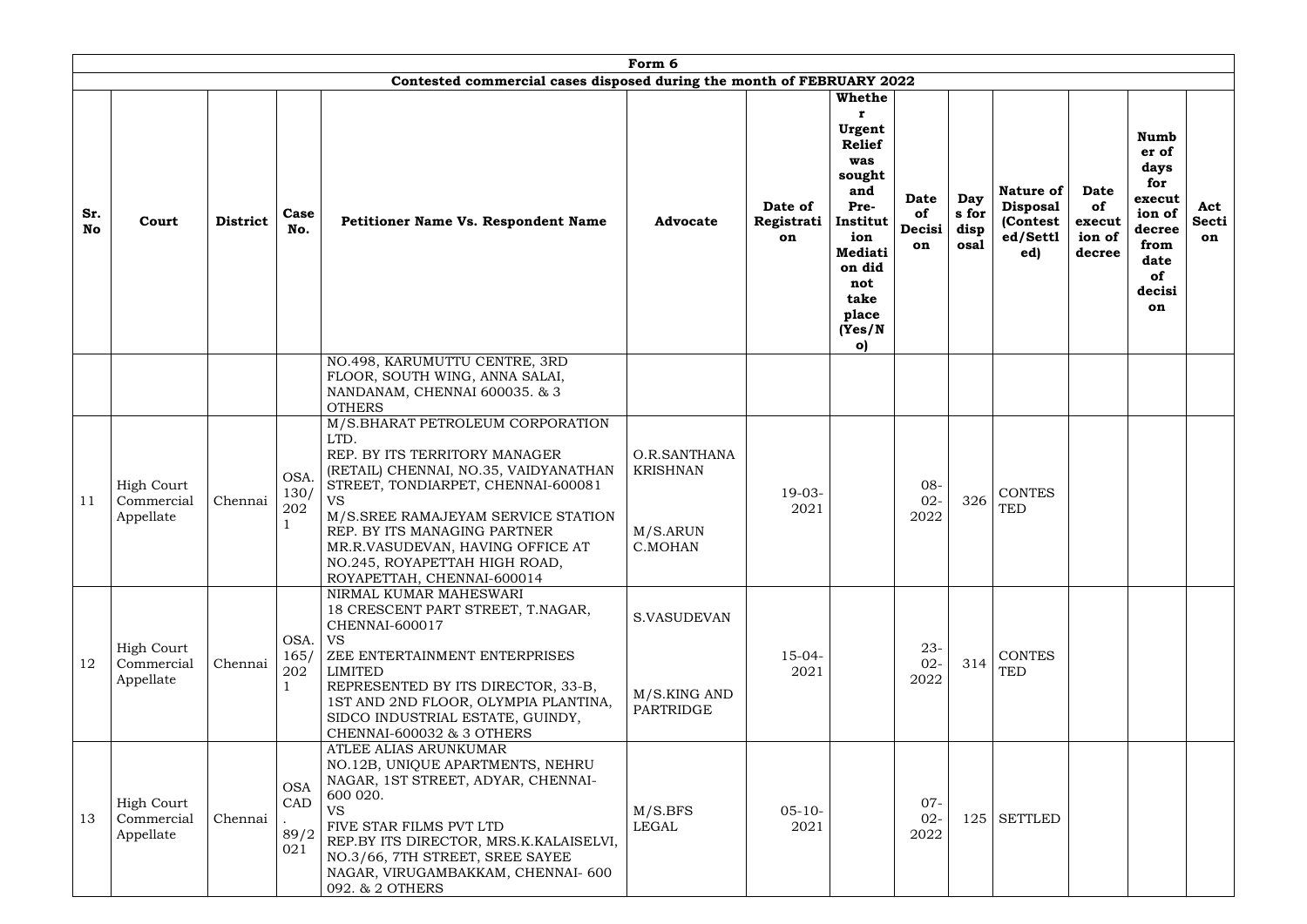|                  |                                              |                 |                                      |                                                                                                                                                                                                                                                                             | Form 6                                                             |                             |                                                                                                                                                                  |                            |                              |                                                                     |                                                 |                                                                                                         |                           |
|------------------|----------------------------------------------|-----------------|--------------------------------------|-----------------------------------------------------------------------------------------------------------------------------------------------------------------------------------------------------------------------------------------------------------------------------|--------------------------------------------------------------------|-----------------------------|------------------------------------------------------------------------------------------------------------------------------------------------------------------|----------------------------|------------------------------|---------------------------------------------------------------------|-------------------------------------------------|---------------------------------------------------------------------------------------------------------|---------------------------|
|                  |                                              |                 |                                      | Contested commercial cases disposed during the month of FEBRUARY 2022                                                                                                                                                                                                       |                                                                    |                             |                                                                                                                                                                  |                            |                              |                                                                     |                                                 |                                                                                                         |                           |
| Sr.<br><b>No</b> | Court                                        | <b>District</b> | Case<br>No.                          | Petitioner Name Vs. Respondent Name                                                                                                                                                                                                                                         | <b>Advocate</b>                                                    | Date of<br>Registrati<br>on | <b>Whethe</b><br>Urgent<br><b>Relief</b><br>was<br>sought<br>and<br>Pre-<br>Institut<br>ion<br><b>Mediati</b><br>on did<br>not<br>take<br>place<br>(Yes/N)<br>o) | Date<br>of<br>Decisi<br>on | Day<br>s for<br>disp<br>osal | <b>Nature of</b><br><b>Disposal</b><br>(Contest)<br>ed/Settl<br>ed) | <b>Date</b><br>of<br>execut<br>ion of<br>decree | <b>Numb</b><br>er of<br>days<br>for<br>execut<br>ion of<br>decree<br>from<br>date<br>of<br>decisi<br>on | Act<br><b>Secti</b><br>on |
| 14               | <b>High Court</b><br>Commercial<br>Appellate | Chennai         | <b>OSA</b><br>CAD<br>155/<br>$202\,$ | AMARAVATHI RESTAURANTS PRIVATE<br>LTD.,<br>NO.1, CATHEDRAL ROAD, CHENNAI 600<br>086, REP BY ITS CHIEF FINANCIAL<br>OFFICER, MR.D.RAMI REDDY.<br><b>VS</b><br>HOTEL GRAND KARAIKUDI<br>EAST COAST ROAD, NEMMELI, TAMILNADU<br>603 104.                                       | M/S. ARUN C<br><b>MOHAN</b><br>$M/S.$ AL.<br><b>GANTHIMATHI</b>    | $21 - 12$<br>2021           |                                                                                                                                                                  | $25 -$<br>$02 -$<br>2022   | 66                           | <b>CONTES</b><br><b>TED</b>                                         |                                                 |                                                                                                         |                           |
| 15               | High Court<br>Commercial<br>Appellate        | Chennai         | <b>OSA</b><br>CAD<br>156/<br>202     | AMARAVATHI RESTAURANTS PRIVATE<br>LTD.,<br>NO.1, CATHEDRAL ROAD, CHENNAI 600<br>086, REP BY ITS CHIEF FINANCIAL<br>OFFICER, MR.D.RAMI REDDY.<br><b>VS</b><br>HOTEL GRAND KARAIKUDI<br>EAST COAST ROAD, NEMMELI, TAMILNADU<br>603 104.                                       | M/S. ARUN C<br><b>MOHAN</b><br>$M/S.$ AL.<br><b>GANTHIMATHI</b>    | $21 - 12 -$<br>2021         |                                                                                                                                                                  | $25-$<br>$02 -$<br>2022    | 66                           | <b>CONTES</b><br><b>TED</b>                                         |                                                 |                                                                                                         |                           |
| 16               | <b>High Court</b><br>Commercial<br>Appellate | Chennai         | <b>OSA</b><br>CAD<br>163/<br>202     | M/S. DIGITAL DATA FORMS (P) LTD.,<br>REP BY ITS DIRECTOR, MR. S.B.P.S.<br>KRISHNA MOHAN, NO.88, COMMANDER IN<br>CHIEF ROAD, EGMORE, CHENNAI 600 105.<br><b>VS</b><br>M/S. INTEGRATED FINANCE COMPANY<br>LTD.,<br>VAIRAMS, NO.112, THYAGARAYA ROAD, T.<br>NAGAR, CHENNAI 17. | M/S. K.K.<br><b>MURRALITHAR</b><br>AN<br>M/S. V.P.<br><b>RAMAN</b> | $28-12-$<br>2021            |                                                                                                                                                                  | $23 -$<br>$02 -$<br>2022   | 57                           | <b>CONTES</b><br><b>TED</b>                                         |                                                 |                                                                                                         |                           |
| 17               | <b>High Court</b><br>Commercial<br>Appellate | Chennai         | OSA  <br>CAD<br>165/<br>202          | M/S. DIGITAL DATA FORMS (P) LTD.,<br>REP BY ITS DIRECTOR, MR. S.B.P.S.<br>KRISHNA MOHAN, NO.88, COMMANDER IN<br>CHIEF ROAD, EGMORE, CHENNAI 600 105.<br><b>VS</b><br>M/S. INTEGRATED FINANCE COMPANY<br>LTD.,<br>VAIRAMS, NO.112, THYAGARAYA ROAD, T.                       | M/S. K.K.<br><b>MURRALITHAR</b><br>AN<br>M/S. V.P.                 | $28 - 12$<br>2021           |                                                                                                                                                                  | $23 -$<br>$02 -$<br>2022   | 57                           | <b>CONTES</b><br><b>TED</b>                                         |                                                 |                                                                                                         |                           |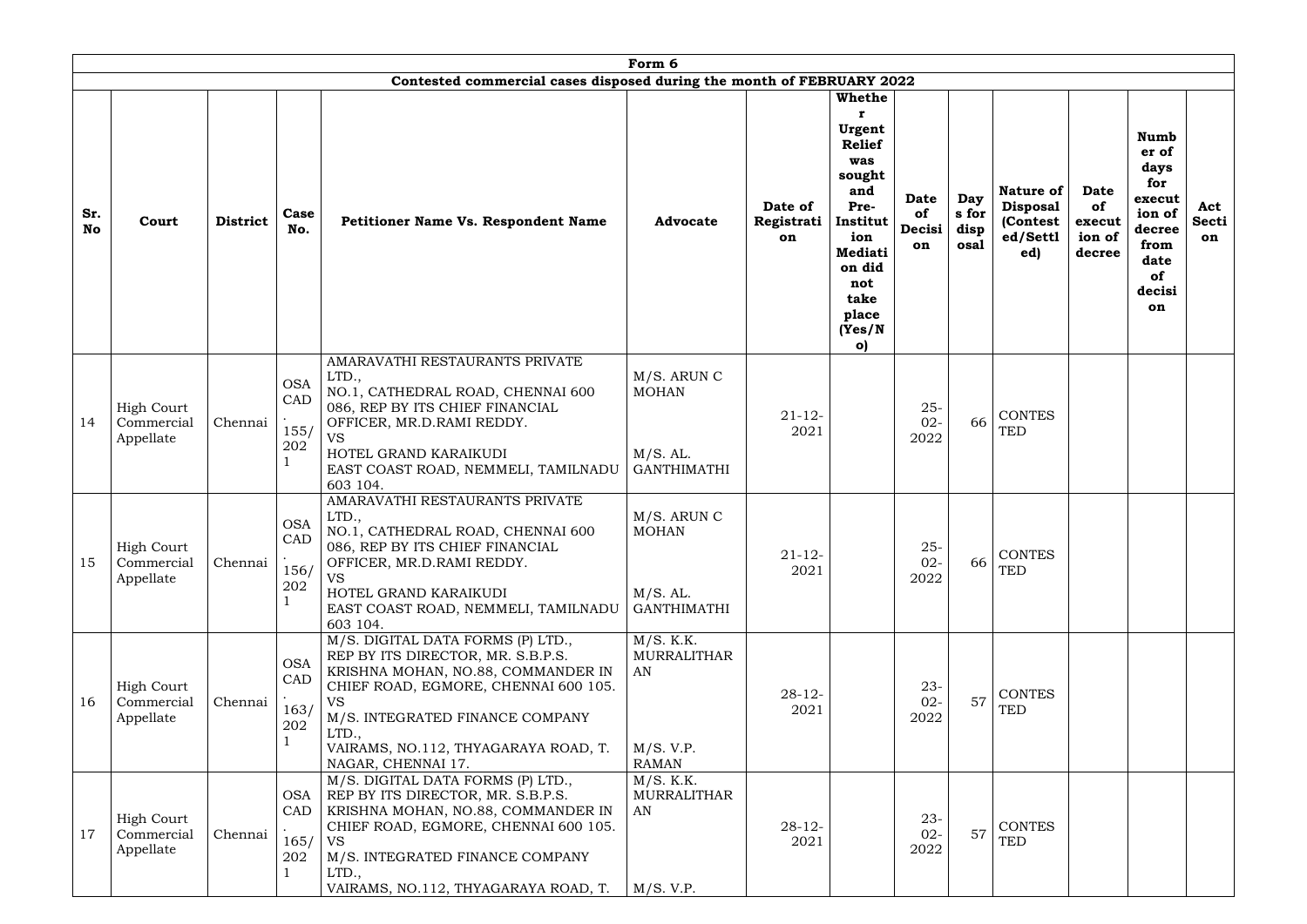|                  |                                              |                 |                                                  |                                                                                                                                                                                                                                                                                                                                                                                                                                                                  | Form 6                                                             |                             |                                                                                                                                                                            |                                   |                              |                                                                     |                                                 |                                                                                                                |                    |
|------------------|----------------------------------------------|-----------------|--------------------------------------------------|------------------------------------------------------------------------------------------------------------------------------------------------------------------------------------------------------------------------------------------------------------------------------------------------------------------------------------------------------------------------------------------------------------------------------------------------------------------|--------------------------------------------------------------------|-----------------------------|----------------------------------------------------------------------------------------------------------------------------------------------------------------------------|-----------------------------------|------------------------------|---------------------------------------------------------------------|-------------------------------------------------|----------------------------------------------------------------------------------------------------------------|--------------------|
|                  |                                              |                 |                                                  | Contested commercial cases disposed during the month of FEBRUARY 2022                                                                                                                                                                                                                                                                                                                                                                                            |                                                                    |                             |                                                                                                                                                                            |                                   |                              |                                                                     |                                                 |                                                                                                                |                    |
| Sr.<br><b>No</b> | Court                                        | <b>District</b> | Case<br>No.                                      | <b>Petitioner Name Vs. Respondent Name</b>                                                                                                                                                                                                                                                                                                                                                                                                                       | <b>Advocate</b>                                                    | Date of<br>Registrati<br>on | <b>Whethe</b><br>Urgent<br><b>Relief</b><br>was<br>sought<br>and<br>Pre-<br>Institut<br>ion<br><b>Mediati</b><br>on did<br>not<br>take<br>place<br>(Yes/N)<br>$\mathbf{o}$ | <b>Date</b><br>of<br>Decisi<br>on | Day<br>s for<br>disp<br>osal | <b>Nature of</b><br><b>Disposal</b><br>(Contest)<br>ed/Settl<br>ed) | <b>Date</b><br>of<br>execut<br>ion of<br>decree | <b>Numb</b><br>er of<br>days<br>for<br>execut<br>ion of<br>decree<br>from<br>date<br>of<br>decisi<br><b>on</b> | Act<br>Secti<br>on |
|                  |                                              |                 |                                                  | NAGAR, CHENNAI 17.                                                                                                                                                                                                                                                                                                                                                                                                                                               | <b>RAMAN</b>                                                       |                             |                                                                                                                                                                            |                                   |                              |                                                                     |                                                 |                                                                                                                |                    |
| 18               | <b>High Court</b><br>Commercial<br>Appellate | Chennai         | <b>OSA</b><br>CAD<br>166/<br>202<br>$\mathbf{1}$ | M/S. DIGITAL DATA FORMS (P) LTD.,<br>REP BY ITS DIRECTOR, MR. S.B.P.S.<br>KRISHNA MOHAN, NO.88, COMMANDER IN<br>CHIEF ROAD, EGMORE, CHENNAI 600 105.<br><b>VS</b><br>M/S. INTEGRATED FINANCE COMPANY<br>LTD.,<br>VAIRAMS, NO.112, THYAGARAYA ROAD, T.<br>NAGAR, CHENNAI 17.                                                                                                                                                                                      | M/S. K.K.<br><b>MURRALITHAR</b><br>AN<br>M/S. V.P.<br><b>RAMAN</b> | $28 - 12$<br>2021           |                                                                                                                                                                            | $23 -$<br>$02 -$<br>2022          | 57                           | <b>CONTES</b><br><b>TED</b>                                         |                                                 |                                                                                                                |                    |
| 19               | <b>High Court</b><br>Commercial<br>Appellate | Chennai         | <b>OSA</b><br>CAD<br>2/20<br>22                  | HATSUN AGRO PRODUCT LTD<br>HAVING REGISTERED OFFICE AT NO.1/20-<br>A, RAJIV GANDHI SALAI (OMR)<br>KARAPAKKAM, CHENNAI 600 097, AND<br>ALSO CARRYING ON ITS BUSINESS AT OLD<br>NO.AD-83/NEW NO.AD13, ANNA NAGAR,<br>OPP IOB TOWERS BRANCH, CHENNAI 600<br>040, REP BY ITS AUTHORISED SIGNATORY.<br>VS<br>M/S.SRI GANAPATHY DAIRY<br>A PARTNERSHIP FIRM, REP BY ITS<br>PARTNERS, HAVING OFFICE AT NO.1,<br>THAIR ITTERY ST, KANNAPPA NAGAR,<br>COIMBATORE 641 027. | M/S.SURANA<br><b>AND SURANA</b><br>$M/S.$ IYER &<br><b>THOMAS</b>  | $06-01-$<br>2022            |                                                                                                                                                                            | $25 -$<br>$02 -$<br>2022          | 50                           | <b>CONTES</b><br><b>TED</b>                                         |                                                 |                                                                                                                |                    |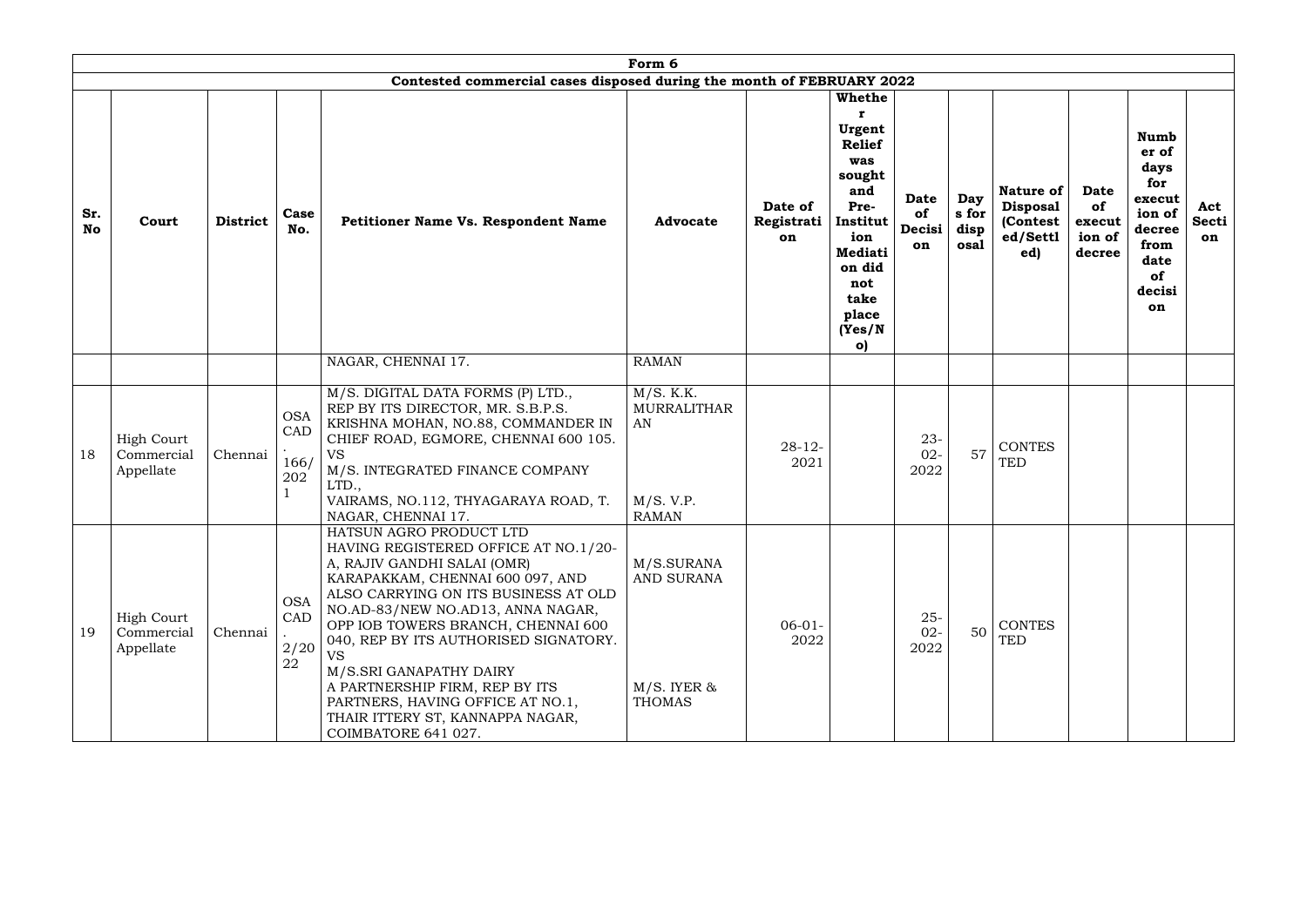|                  |                                              |                 |                                 |                                                                                                                                                                                                                                                                                                                                                                                           | Form 6                                                         |                             |                                                                                                                                                                            |                                          |                              |                                                                     |                                                 |                                                                                                         |                           |
|------------------|----------------------------------------------|-----------------|---------------------------------|-------------------------------------------------------------------------------------------------------------------------------------------------------------------------------------------------------------------------------------------------------------------------------------------------------------------------------------------------------------------------------------------|----------------------------------------------------------------|-----------------------------|----------------------------------------------------------------------------------------------------------------------------------------------------------------------------|------------------------------------------|------------------------------|---------------------------------------------------------------------|-------------------------------------------------|---------------------------------------------------------------------------------------------------------|---------------------------|
|                  |                                              |                 |                                 | Contested commercial cases disposed during the month of FEBRUARY 2022                                                                                                                                                                                                                                                                                                                     |                                                                |                             |                                                                                                                                                                            |                                          |                              |                                                                     |                                                 |                                                                                                         |                           |
| Sr.<br><b>No</b> | Court                                        | <b>District</b> | Case<br>No.                     | Petitioner Name Vs. Respondent Name                                                                                                                                                                                                                                                                                                                                                       | <b>Advocate</b>                                                | Date of<br>Registrati<br>on | <b>Whethe</b><br>Urgent<br><b>Relief</b><br>was<br>sought<br>and<br>Pre-<br>Institut<br>ion<br><b>Mediati</b><br>on did<br>not<br>take<br>place<br>(Yes/N)<br>$\mathbf{o}$ | <b>Date</b><br><b>of</b><br>Decisi<br>on | Day<br>s for<br>disp<br>osal | <b>Nature of</b><br><b>Disposal</b><br>(Contest)<br>ed/Settl<br>ed) | <b>Date</b><br>of<br>execut<br>ion of<br>decree | <b>Numb</b><br>er of<br>days<br>for<br>execut<br>ion of<br>decree<br>from<br>date<br>of<br>decisi<br>on | Act<br><b>Secti</b><br>on |
| 20               | <b>High Court</b><br>Commercial<br>Appellate | Chennai         | <b>OSA</b><br>CAD<br>7/20<br>22 | <b>K.SURESH PRABHU</b><br>PROPRIETOR, C3 FITNESS SCIENCE SON<br>OF MR.S.KRISHNAMURTHY, OLD<br>NO.W61/2, NEW NO.5, 4TH STREET, W<br>BLOCK, ANNA NAGAR, CHENNAI 600 040.<br><b>VS</b><br><b>S.RAMESH</b><br>S/O.MR.K.SUBRAMANI, RESIDING AT<br>NO.125, ANNAILNDRA GANDHI NAGAR,<br>NEW WASHERMENPET, CHENNAI 600 081.<br>OFFICE AT NO.126, M.S.KOVIL STREET,<br>ROYAPURAM, CHENNAI 600 013. | M/S.K.THYAGA<br><b>RAJAN</b><br>M/S.V.BALASU<br><b>BRAMANI</b> | $21 - 01 -$<br>2022         |                                                                                                                                                                            | $07 -$<br>$02 -$<br>2022                 | 17                           | <b>CONTES</b><br><b>TED</b>                                         |                                                 |                                                                                                         |                           |
| 21               | <b>High Court</b><br>Commercial<br>Appellate | Chennai         | <b>OSA</b><br>CAD<br>8/20<br>22 | <b>S. SURESH KUMAR</b><br>PROPRIETOR OF ROLEX ELECTRO CAB,<br>NO.128, ANNA PILLAI STREET, CHENNAI-<br>600079<br><b>VS</b><br>PRAKASH CHAND JAIN<br>PROPRIETOR OF SRI MAHAVEER<br>SUPPLIERS, RES. AT. NO.1, RAJI STREET,<br>CHINNA SEKKADU, MANALI, CHENNAI-58                                                                                                                             | M/S. R. ABDUL<br><b>MUBEEM</b>                                 | $24-01-$<br>2022            |                                                                                                                                                                            | $10-$<br>$02 -$<br>2022                  | 17                           | <b>CONTES</b><br><b>TED</b>                                         |                                                 |                                                                                                         |                           |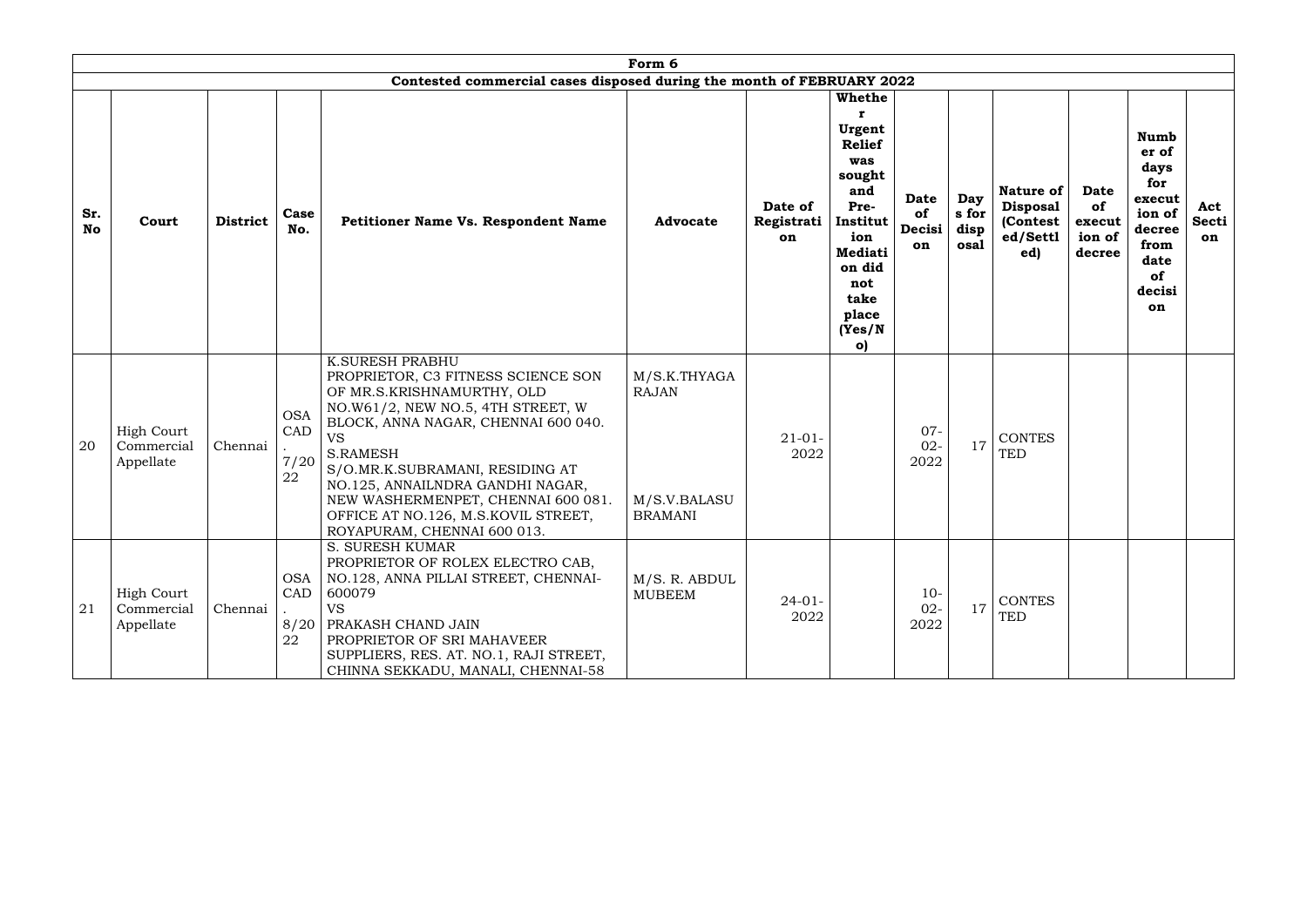|                                 |          | Form 7                                                                                              |                                                               |                                                       |                                                             |
|---------------------------------|----------|-----------------------------------------------------------------------------------------------------|---------------------------------------------------------------|-------------------------------------------------------|-------------------------------------------------------------|
|                                 |          |                                                                                                     | Summary of Commercial Cases during the month of FEBRUARY 2022 |                                                       |                                                             |
| <b>Sr.No Court</b>              | District | Total number of<br>cases pending on the instituted during the<br>1st day of the month $\vert$ month | Total number of cases                                         | Total number of cases<br>disposed during the<br>month | Total number of cases<br>pending at the end of<br>the month |
| High Court Commercial Appellate | Chennai  | 147                                                                                                 | 13                                                            | 21                                                    | 139                                                         |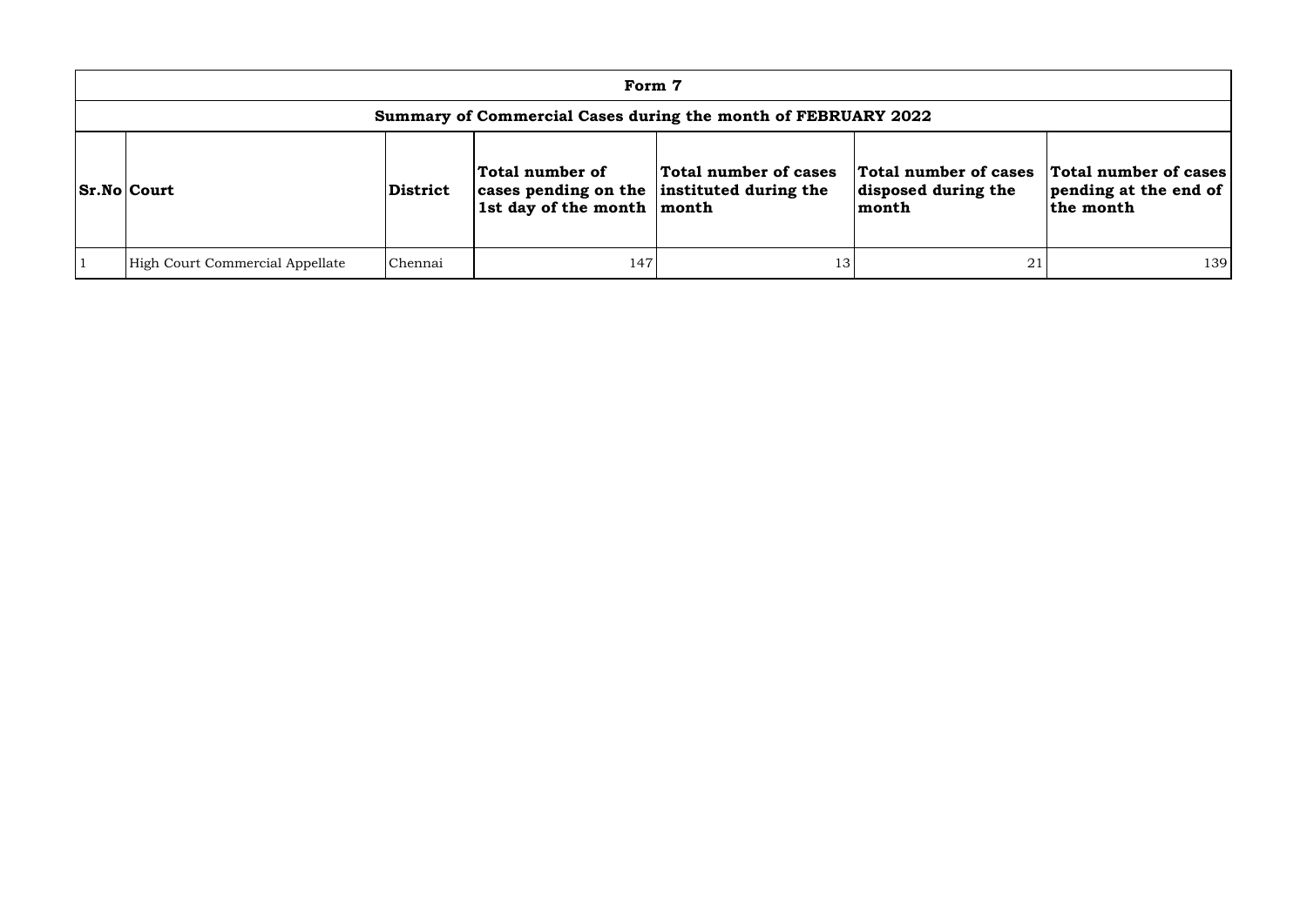# **FEBRUARY 2022 COMMERCIAL APPELLATE DIVISION OF MADURAI BENCH OF MADRAS HIGH COURT**

| Form 1                                                         |                                                           |  |                                                      |     |                                                            |                               |                         |                     |  |  |
|----------------------------------------------------------------|-----------------------------------------------------------|--|------------------------------------------------------|-----|------------------------------------------------------------|-------------------------------|-------------------------|---------------------|--|--|
| List of cases e-filed/e-mail during the month of FEBRUARY 2022 |                                                           |  |                                                      |     |                                                            |                               |                         |                     |  |  |
| <b>Sr.No Court</b>                                             | $\left \text{District}\right _{\text{No.}}^{\text{Case}}$ |  | <b>Petitioner Name Vs.</b><br><b>Respondent Name</b> |     | <b>Advocate Mobile</b><br>$ {\bf Advocate} \text{Number} $ | <b>Advocate E-</b><br>mail Id | Date of<br>Registration | <b>Da</b>  <br>fili |  |  |
| Madurai<br>Bench                                               | Madurai NIL                                               |  | <b>NIL</b>                                           | NIL | NIL                                                        | <b>NIL</b>                    | <b>NIL</b>              | NIL                 |  |  |

| Date of<br>Registration | Date of e-<br>filing |
|-------------------------|----------------------|
| NIL                     | NH.                  |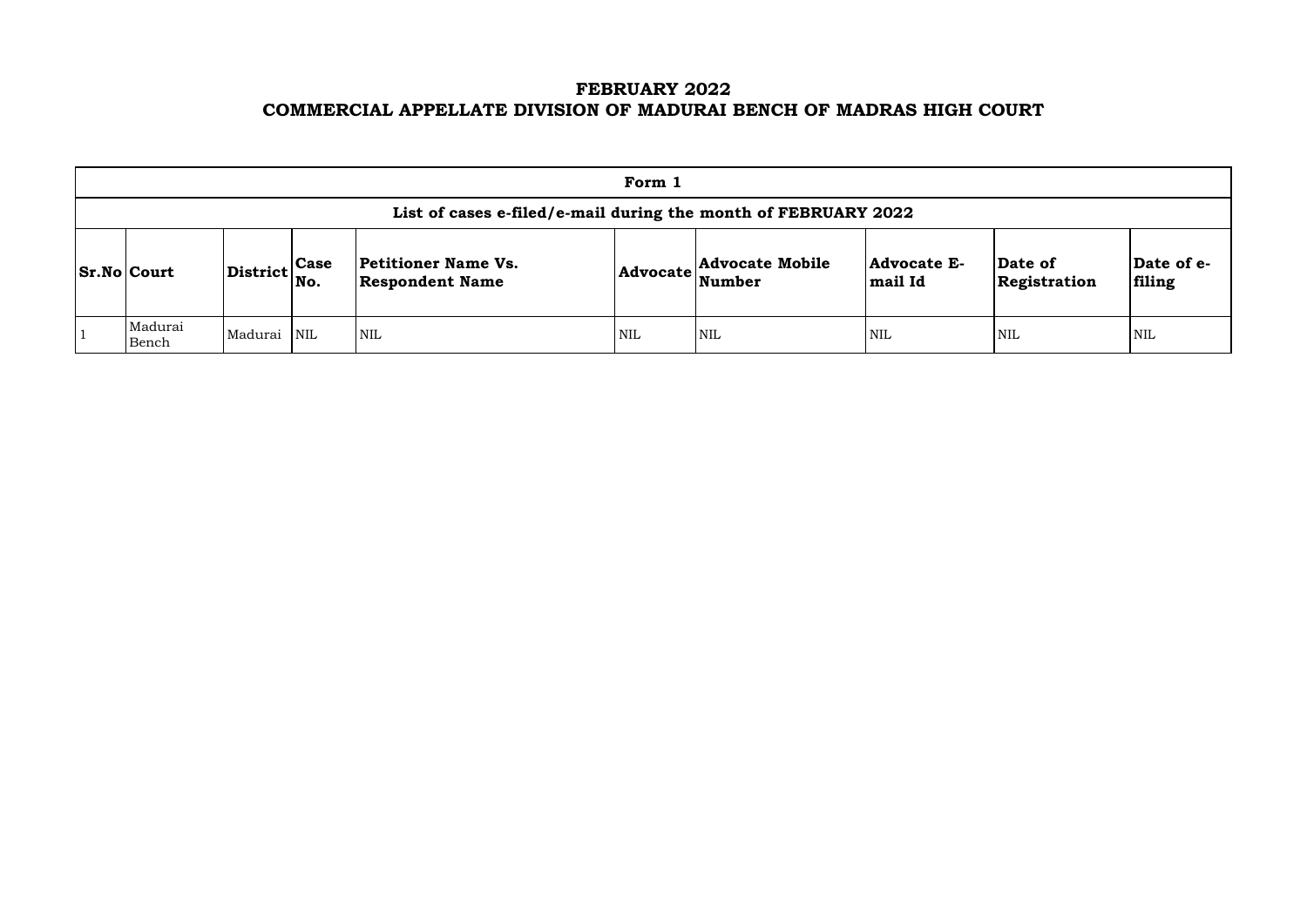| Form 2                                                                                    |         |     |                                               |            |                         |                 |  |  |  |  |
|-------------------------------------------------------------------------------------------|---------|-----|-----------------------------------------------|------------|-------------------------|-----------------|--|--|--|--|
| List of cases in which e-payment of Court fees was made during the month of FEBRUARY 2022 |         |     |                                               |            |                         |                 |  |  |  |  |
| <b>Sr.No Court</b><br>District Case No.                                                   |         |     | <b>Petitioner Name Vs. Respondent</b><br>Name | Advocate   | Date of<br>Registration | Date of<br>Fees |  |  |  |  |
| Madurai Bench                                                                             | Madurai | NIL | <b>NIL</b>                                    | <b>NIL</b> | <b>NIL</b>              | NIL             |  |  |  |  |

# **Date of e-payment of Court Fees**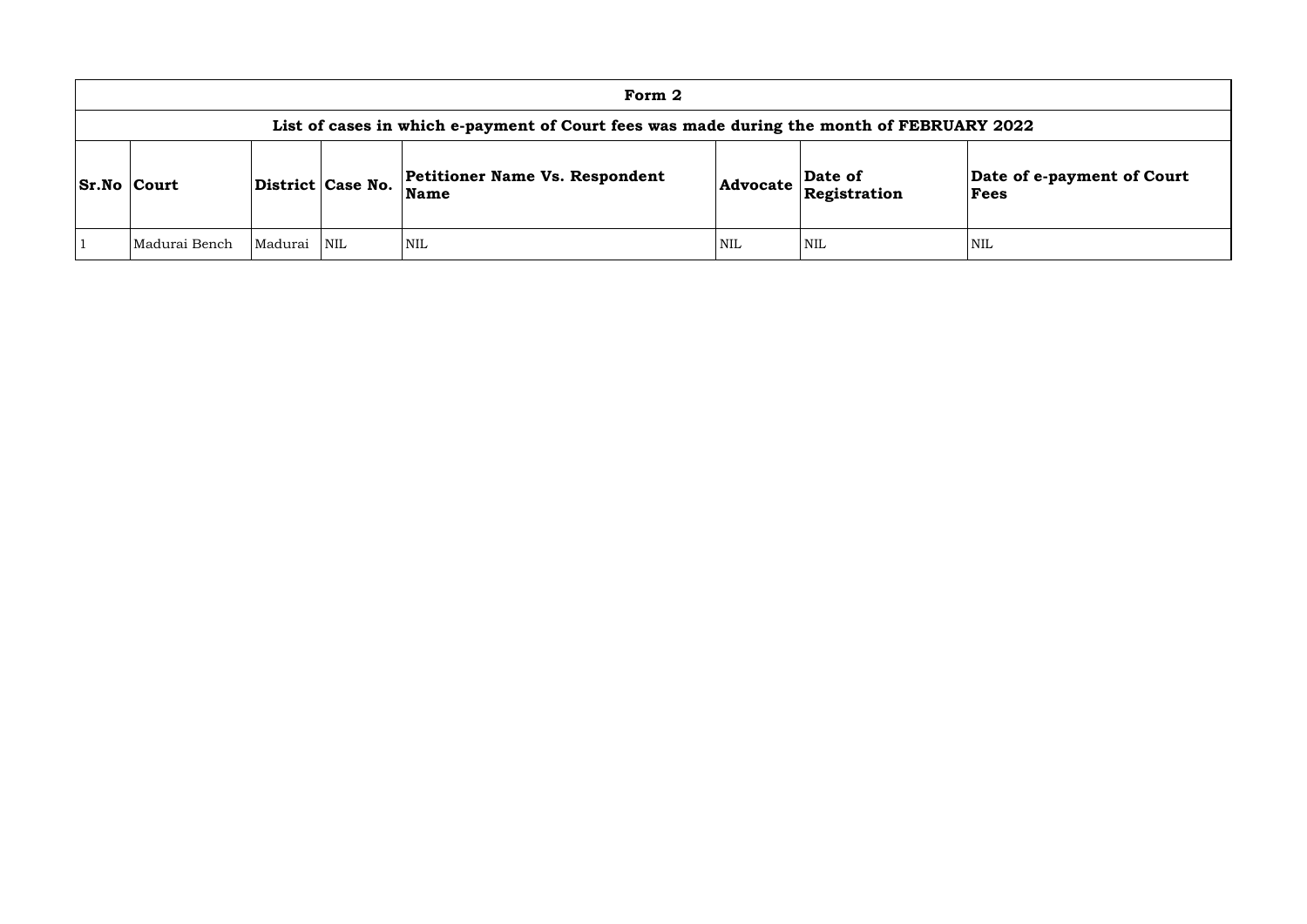## **of Electronic Service of Process**

| Form 3                                                                                                 |             |  |                                                      |            |                                                                                     |                                     |  |  |  |  |
|--------------------------------------------------------------------------------------------------------|-------------|--|------------------------------------------------------|------------|-------------------------------------------------------------------------------------|-------------------------------------|--|--|--|--|
| List of cases in which Electronic Service of Process has taken place during the month of FEBRUARY 2022 |             |  |                                                      |            |                                                                                     |                                     |  |  |  |  |
| District Case No.<br><b>Sr.No Court</b>                                                                |             |  | <b>Petitioner Name Vs. Respondent</b><br><b>Name</b> |            | Date of<br>$ {\bf Advocate}\left \stackrel{\text{---}}{\text{Resistration}}\right $ | Date of Electroni<br><b>Process</b> |  |  |  |  |
| Madurai Bench                                                                                          | Madurai NIL |  | <b>NIL</b>                                           | <b>NIL</b> | NIL                                                                                 | <b>NIL</b>                          |  |  |  |  |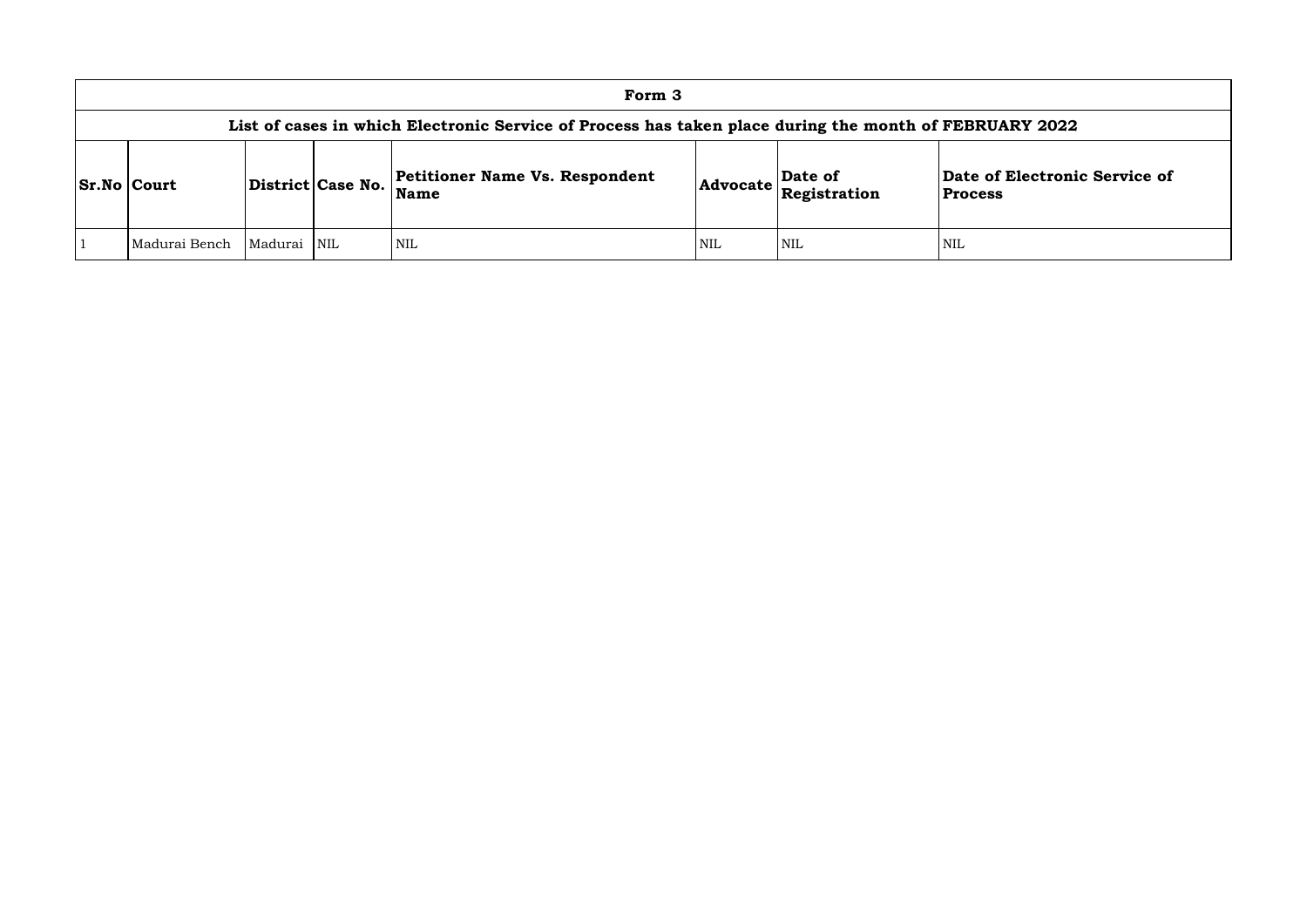|              | Form 4                                                                          |                 |            |            |                  |                                      |  |  |  |
|--------------|---------------------------------------------------------------------------------|-----------------|------------|------------|------------------|--------------------------------------|--|--|--|
|              | List of total no. of cases randomly allocated during the month of FEBRUARY 2022 |                 |            |            |                  |                                      |  |  |  |
| <b>Sr.No</b> | <b>Court</b>                                                                    | <b>District</b> | Court Name | Court No.  | <b>Case Type</b> | <b>Case Count (No. of cases rand</b> |  |  |  |
|              | Madurai Bench                                                                   | Madurai         | <b>NIL</b> | <b>NIL</b> | <b>NIL</b>       | <b>NIL</b>                           |  |  |  |

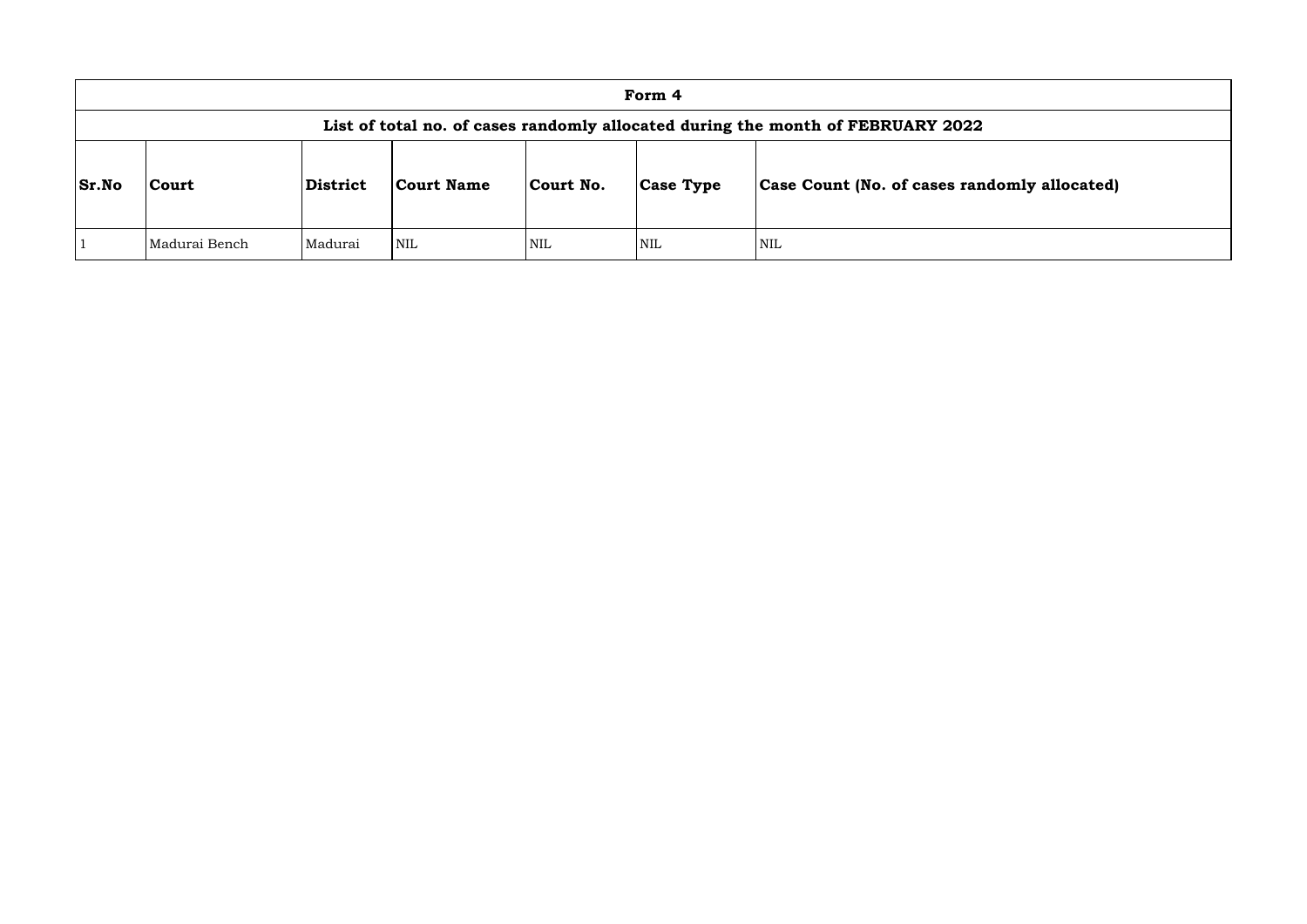| Form 5                                                                                    |                   |             |                                               |          |                         |                       |  |  |  |
|-------------------------------------------------------------------------------------------|-------------------|-------------|-----------------------------------------------|----------|-------------------------|-----------------------|--|--|--|
| List of cases in which Case Management Hearing was held during the month of FEBRUARY 2022 |                   |             |                                               |          |                         |                       |  |  |  |
| <b>Sr.No Court</b>                                                                        | District Case No. |             | <b>Petitioner Name Vs. Respondent</b><br>Name | Advocate | Date of<br>Registration | Date of Ca<br>Hearing |  |  |  |
| Madurai Bench                                                                             | Madurai           | <b>INIL</b> | <b>NIL</b>                                    | NIL      | <b>NIL</b>              | NIL                   |  |  |  |

**e of Case Management** ring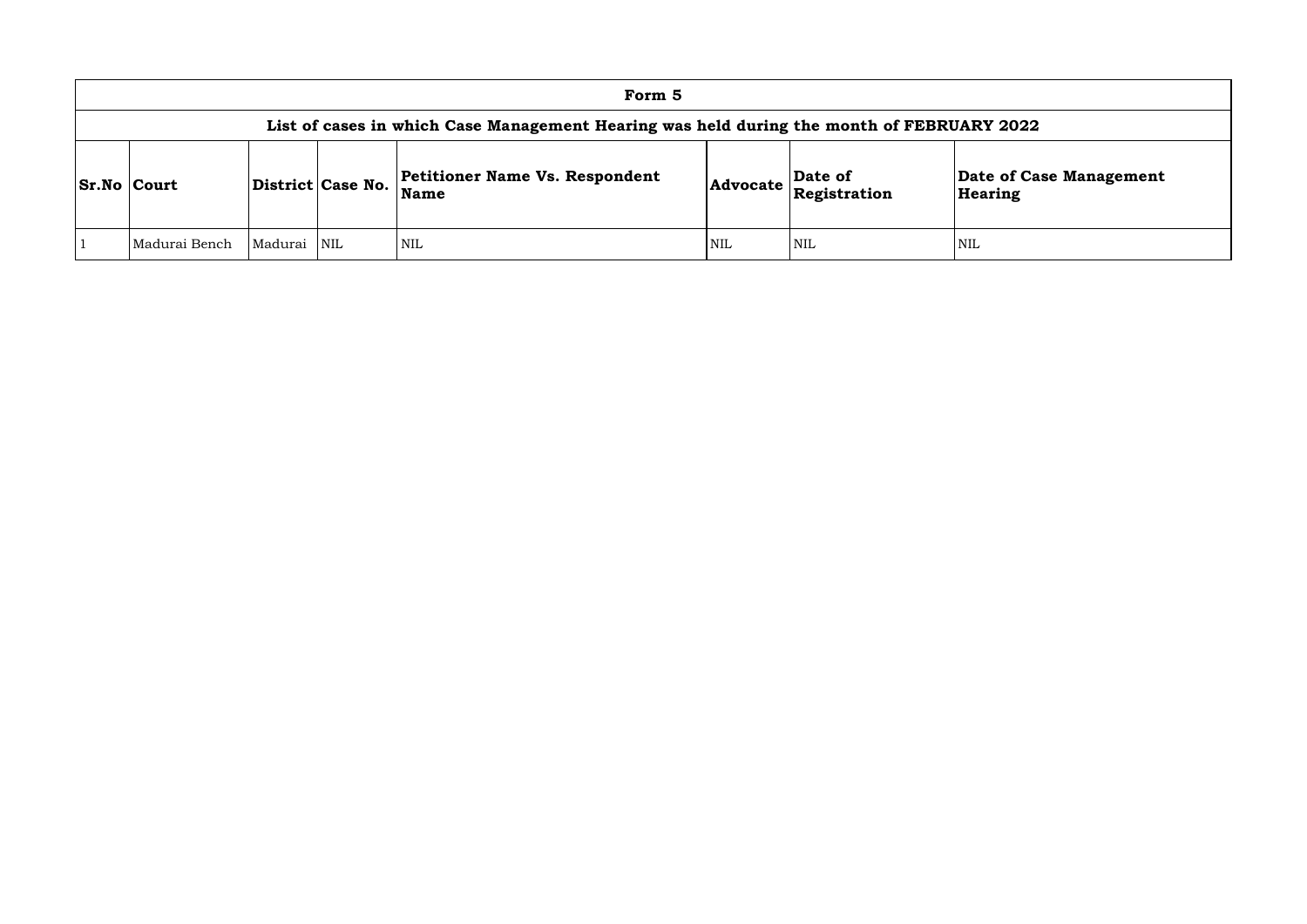| Form 6                                                                |          |     |                                                          |            |                                                    |                                                                                                                              |            |                                |                                                   |                                   |                                                                                                            |     |
|-----------------------------------------------------------------------|----------|-----|----------------------------------------------------------|------------|----------------------------------------------------|------------------------------------------------------------------------------------------------------------------------------|------------|--------------------------------|---------------------------------------------------|-----------------------------------|------------------------------------------------------------------------------------------------------------|-----|
| Contested commercial cases disposed during the month of FEBRUARY 2022 |          |     |                                                          |            |                                                    |                                                                                                                              |            |                                |                                                   |                                   |                                                                                                            |     |
| <b>Sr.No Court</b>                                                    | District | No. | Petitioner<br>Case Name Vs.<br>Respondent<br><b>Name</b> | Advocate   | Date of<br>$ {}$ Registration Institution Decision | <b>Whether</b><br>Urgent<br><b>Relief was</b><br>sought<br>and Pre-<br><b>Mediation</b><br>did not<br>take place<br>(Yes/No) | Date of    | <b>Days</b><br>for<br>disposal | Nature of Disposal<br>$ $ (Contested/Settled) $ $ | Date of<br>execution<br>of decree | <b>Number</b><br>of days<br>  for<br>execution Act<br>of decree Section<br>from date<br>$ $ of<br>decision |     |
| Madurai<br>Bench                                                      | Madurai  | NIL | <b>NIL</b>                                               | <b>NIL</b> | <b>NIL</b>                                         | <b>NIL</b>                                                                                                                   | <b>NIL</b> | <b>NIL</b>                     | <b>NIL</b>                                        | NIL                               | NIL                                                                                                        | NIL |